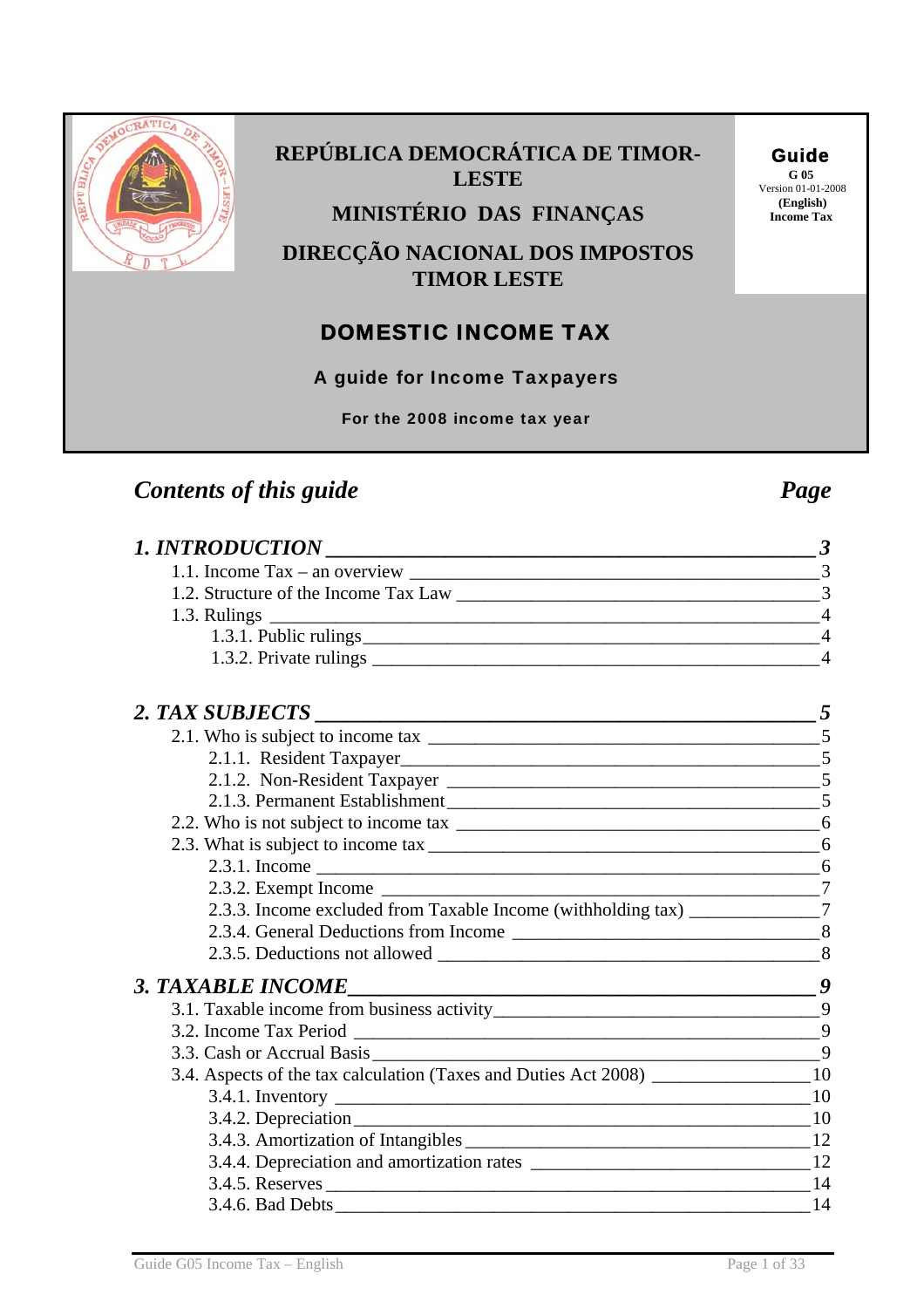| 3.4.15. Foreign Currency Exchange Gains and Losses ____________________________16   |    |
|-------------------------------------------------------------------------------------|----|
| 3.5. Income and Deductions for Permanent Establishments ________________________ 16 |    |
|                                                                                     |    |
|                                                                                     |    |
|                                                                                     |    |
|                                                                                     |    |
|                                                                                     |    |
|                                                                                     |    |
|                                                                                     |    |
|                                                                                     |    |
|                                                                                     |    |
|                                                                                     |    |
|                                                                                     | 21 |
|                                                                                     |    |
|                                                                                     |    |
|                                                                                     |    |
| 6.1.3. Obligations of a Person Withholding Tax from a Payment                       | 21 |
|                                                                                     |    |
|                                                                                     |    |
|                                                                                     |    |
|                                                                                     |    |
| 7. PAYMENTS                                                                         | 23 |
|                                                                                     | 23 |
| 7.1.1. Instalments of tax for the 2009 and subsequent years _____________________   | 25 |
|                                                                                     | 25 |
| 7.2.1. Due Date 25                                                                  |    |
|                                                                                     |    |
|                                                                                     | 25 |
|                                                                                     | 26 |
| 9. TAXPAYER OBLIGATIONS                                                             | 26 |
|                                                                                     | 26 |
| <b>11. RIGHTS AND GUARANTEES</b>                                                    | 27 |

### **Attachment:** *SUMMARY OF LEGISLATIVE CHANGES: INCOME TAX*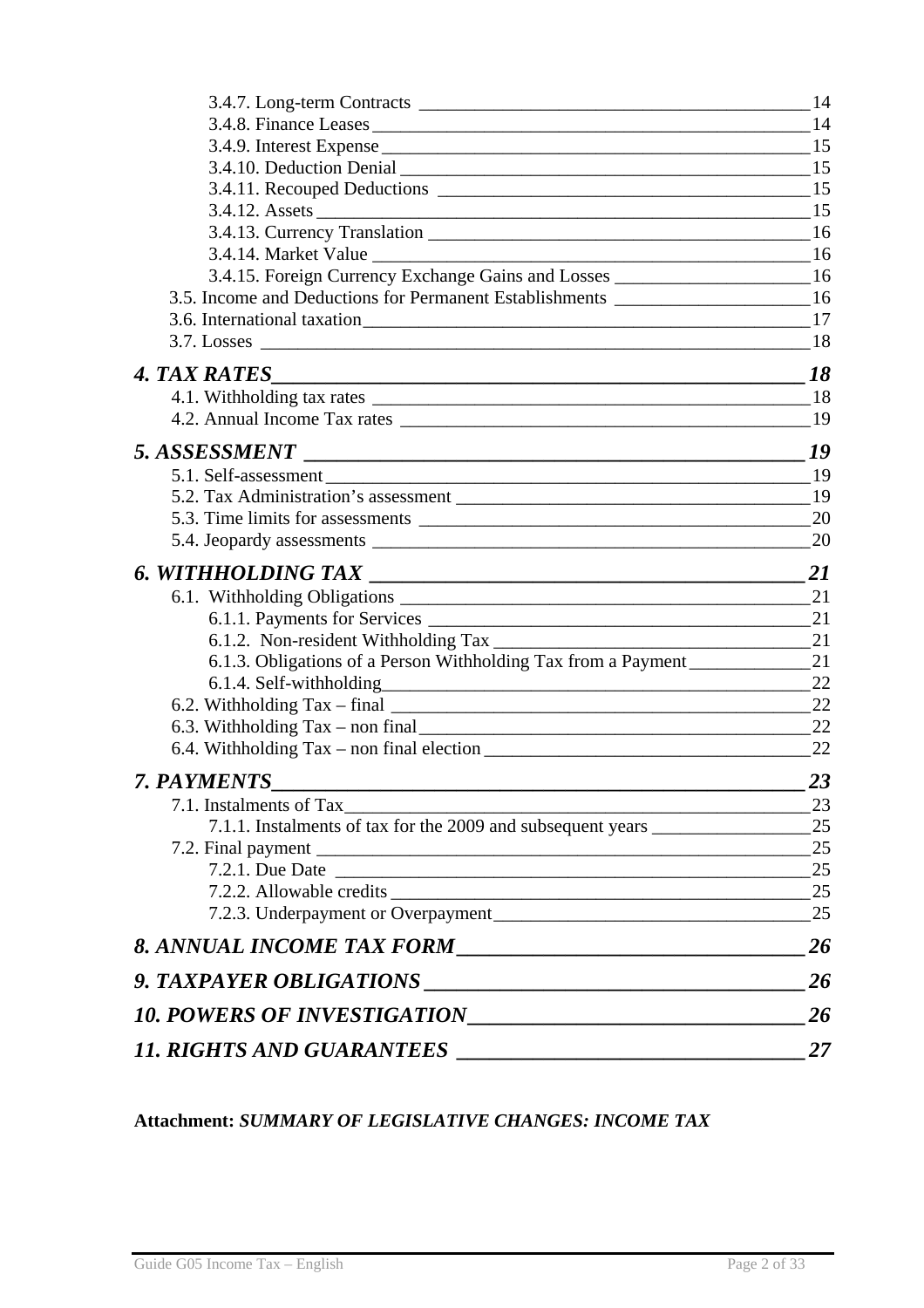#### **1. INTRODUCTION**

### **1.1. Income Tax – an overview**

Generally, income tax applies to any realised increase in economic capacity, in whatever name or form, which can be used by the taxpayer for consumption or to increase the wealth of the taxpayer, other than exempt income and wages subject to wage income tax.

Gross receipts from some types of business and investment income are subject to a *final* withholding tax upon payment and are not declared in the annual income tax form. Also some receipts from some types of business and investment income are subject to **non-final** withholding tax and have to be declared in the annual income tax form. The withholding tax withheld is allowed as a income tax credit offset.

Income tax applies to both individuals and enterprises.

Tax rates for income earned by a resident natural person and not subject to a final withholding tax are progressive:

- 0% for any part of annual taxable income of up to US\$6,000;
- 10% for any part of annual taxable income above US\$ 6,000.

The tax rate for taxable income earned by legal and non-resident natural persons and not subject to a final withholding tax is a flat rate of 10% for all taxable income.

Payments of income tax are made through:

- instalments; and
- a self-assessed final payment (to be made with the lodging of the annual income tax form).

Income tax payable for the **2008** tax year is due with the lodgement of an annual income tax form on or before **31 March 2009**.

## **1.2. Structure of the Income Tax Law**

The Government of the Democratic Republic of Timor Leste has recently introduced Tax Policy Reform. The first phase of this reform was finalised in June 2008 when the Taxes and Duties Act 2008 was promulgated and became effective from 1 July 2008 for monthly taxes and 1 January 2008 for income tax. The Timor Leste Domestic tax laws are contained in

- The Taxes and Duties Act 2008 (the Act), and
- UNTAET Regulation 2000/18 (as amended)

Those provisions of Regulation 2000/18 that deal with matters that are now contained within the provisions of the Act have been repealed. Generally, the Act provides for:

- the imposition of the various taxes in Timor Leste,
- the rates of taxes
- the calculation of taxable income of taxpayers, and
- some general matters such as the delivery of tax forms and the payment of taxes.

The Act also deals with and imposes petroleum taxes. This area of tax law is not covered in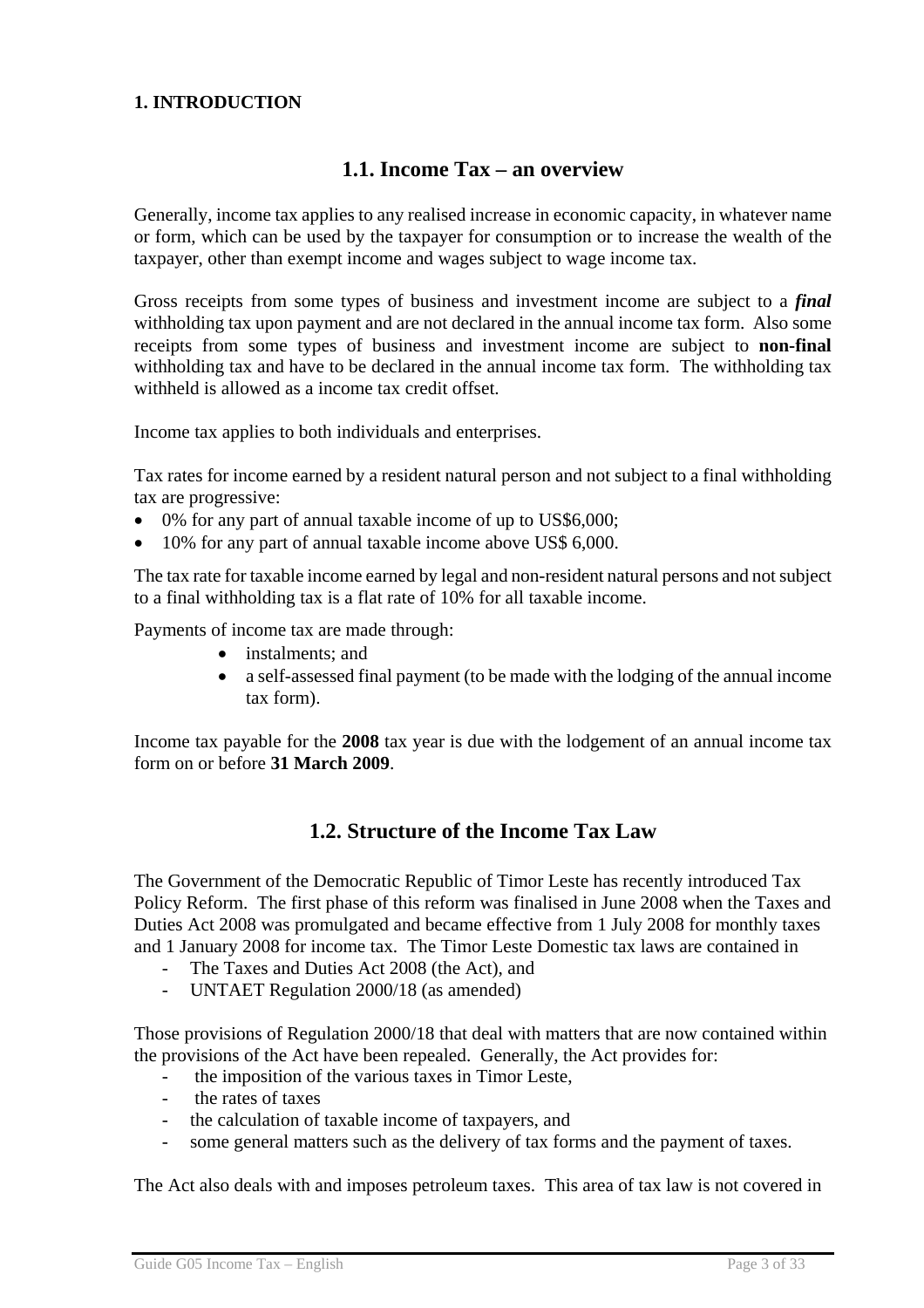this guide.

Provisions relating to the processes and procedures of tax administration and offences and sanctions are contained within Regulation 2000/18 and remain in effect. As a part of the continuing tax reform process draft laws are currently being developed to deal with these matters.

## **1.3. Rulings**

#### **1.3.1. Public Rulings**

The Timor Leste Tax Administration issues public rulings, which give explanations of how the Timor Leste Tax Administration interprets specific aspects of the various taxation laws of Timor Leste.

The following public rulings were issued under Regulation 2000/18 and can be relied upon up to 31 August 2008. With the passing of the Taxes and Duties Act 2008 these rulings were withdrawn as of 1 September 2008 and can no longer be relied upon to represent the Tax Administration's interpretation of the law in respect of the issues they deal with. The Tax Administration is currently reviewing areas and issues in which it will issue new Public Rulings.

#### **Number Title**

- 2001/ 1 The Public and Private Rulings programs
- 2001/ 2 The Power of the Commissioner of the TLRS to Cancel Taxation Obligations
- 2001/ 3 When is there employment in Timor Leste?
- 2001/ 4 Services tax aspects of vehicle rental
- 2001/ 5 The meaning of "wages" and "reward for services"
- 2001/ 6 Construction income and subcontractors
- 2001/ 7 Depreciation
- 2001/ 8 Useful lives of depreciable assets
- 2001/ 9 Apportioning expenses when some income is not subject to withholding tax
- 2001/10 Auditing, Access and Information Collection
- 2001/11 Who is a resident of Timor Leste for tax purposes?
- 2001/12 Additional Tax
- 2001/13 The value of "non-wage benefits" for employees of income tax exempt employers
- 2002/ 1 Timor Sea taxpayers

#### **1.3.2 Private Rulings**

A taxpayer may request from the Tax Administration a "private ruling" as to how the Tax Administration will apply the tax rules to a particular transaction or arrangement. Such a ruling will only be binding on the Tax Administration where the person seeking such a ruling has provided full and true disclosure of the planned transaction or arrangement relevant to the tax ruling.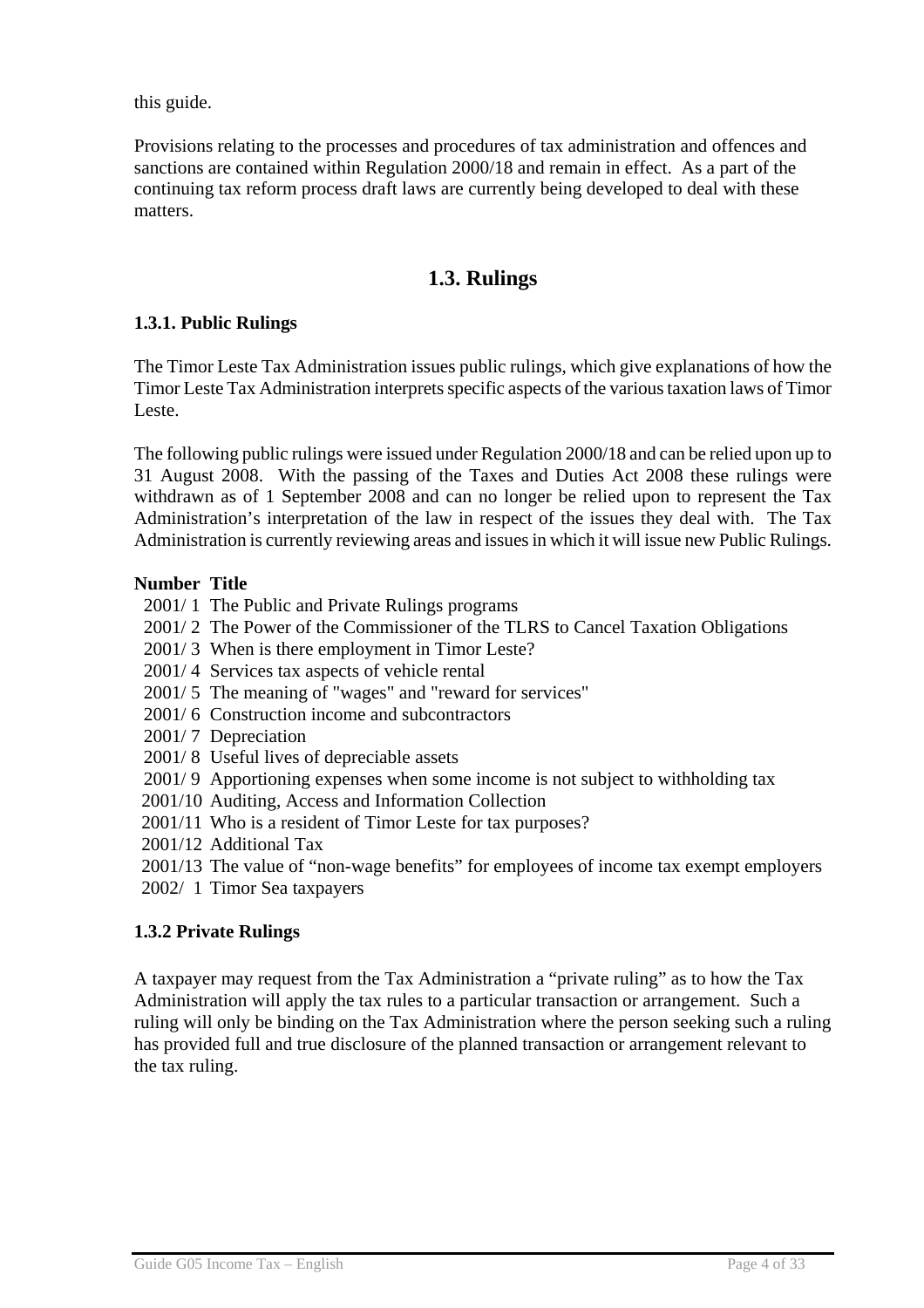## **2. TAX SUBJECTS**

## **2.1. Who is subject to income tax**

The following persons and entities are subject to income tax (or are tax subjects) in Timor Leste:

- $\triangleright$  an individual (natural person);
- $\triangleright$  an undivided estate as a unit in lieu of the beneficiaries;
- $\triangleright$  a legal person that has been incorporated, formed, organised, or established in Timor-Leste or under a foreign law, including a trust.

An undivided estate (e.g. deceased estate) constitutes a substitute tax subject, replacing the beneficiaries. Designating an undivided estate as a substitute tax subject is intended to enable tax to continue to be imposed on income derived from the estate.

An individual or other body, as a tax subject, can either be resident or non-resident in Timor Leste for tax purposes.

#### **2.1.1. Resident Taxpayer**

A resident taxpayer is:

- $\triangleright$  a natural person who is present in Timor-Leste for a period of, or periods amounting in aggregate to, one hundred eighty-three days in any twelve month period that commences or ends during the year, unless the person's permanent place of abode is not in Timor-Leste;
- $\triangleright$  a legal person that has been incorporated, formed, organised, or established in Timor-Leste, including the undivided estate of a natural person who was a resident natural person immediately before death

#### **2.1.2. Non-Resident Taxpayer**

A non-resident taxpayer is:

- $\geq$  an individual who is not present in Timor Leste for more than 182 days in any twelve month period that commences or ends during the year;
- $\triangleright$  an individual whose permanent place of abode is outside of Timor Leste;
- $\triangleright$  a body which is not established or domiciled in Timor Leste.

#### **2.1.3. Permanent Establishment**

A permanent establishment is any establishment in Timor Leste used by a non-resident to conduct business in Timor Leste in the form of, amongst others:

- $\triangleright$  a place of management;
- $\triangleright$  a branch office;
- $\triangleright$  a representative office;
- $\triangleright$  an office:
- $\triangleright$  a factory;
- $\triangleright$  a workshop;
- $\triangleright$  a mine, an oil or gas well, a quarry, or any other place of extraction of natural resources, including any place of drilling for mineral exploration;
- $\triangleright$  a fishery, place of animal husbandry, farm, plantation or forest;
- $\triangleright$  a construction, installation or assembly project;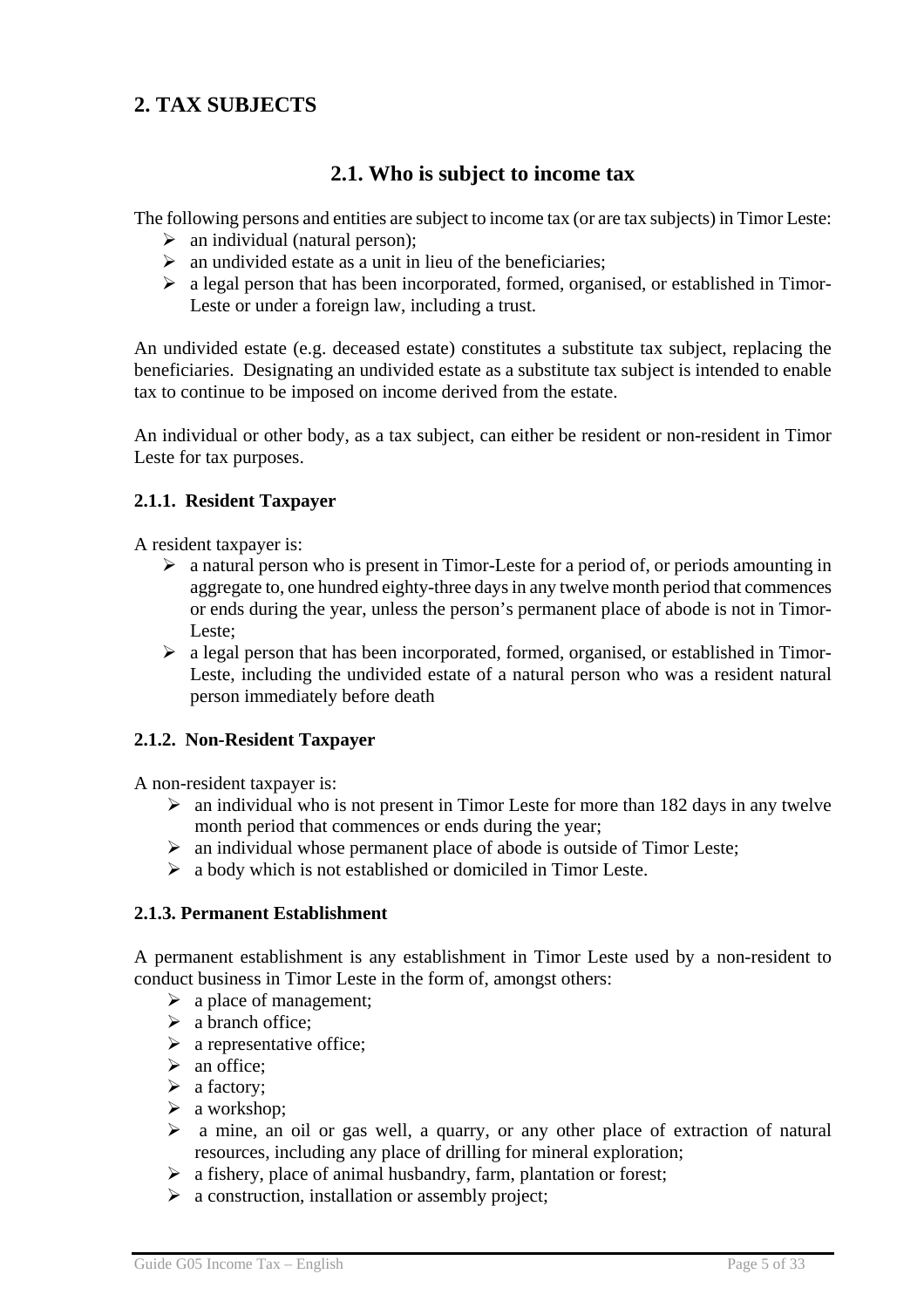- $\triangleright$  the furnishing of services through employees or other personnel, if conducted for more than 60 days in any 12 month period;
- $\triangleright$  a natural or legal person acting as a dependent agent ;
- $\triangleright$  an agent or employee of a non-resident insurance company, if the agent or employee collects premiums, or insures risks in Timor Leste.

## **2.2. Who is not subject to income tax**

The following are not subject to income tax in Timor Leste:

- $\triangleright$  diplomatic mission; or
- $\triangleright$  an international organisation as determined by the Minister of Finance provided;
	- o Timor-Leste is a member of the organisation; and
	- o the organisation does not carry on business or engage in other activities to derive Timor-Leste source income, other than providing loans to the Government from a fund comprising member contributions.

## **2.3. What is subject to income tax**

#### **2.3.1. Income**

Generally, income subject to income tax in Timor Leste is described as any increase in economic capability received or accrued by a taxpayer, in whatever name or form and originating from within or outside Timor Leste, which can be used for consumption or to increase the wealth of the taxpayer concerned.

Wages received are subject to wage income tax and are not subject to income tax.

The total income of an income taxpayer for a tax year is the total of the following amounts derived by the taxpayer during the tax year:

- $\triangleright$  business income:
	- o business income means the gross revenue and gains from the conduct of all business activities including the alienation of assets or the discharge (cancellation ) of indebtedness;
- $\triangleright$  property income:
	- o property income includes dividends (refer exempt income), interest, royalties, annuities, rent, or other amounts arising from the provision, use, or exploitation of property; and
	- o any gain arising on the disposal of an asset, other than an asset held on personal account, but does not include an amount that is business income .
- $\geq$  gains from fluctuations in foreign currencies;
- $\triangleright$  lottery prizes or awards;
- $\triangleright$  a refund of a tax payment previously deducted as an expense; and
- $\triangleright$  any other amount that is a realised increase in economic capacity, in whatever name or form, which can be used by the taxpayer for consumption or to increase the wealth of the taxpayer, other than wages subject to wages income tax.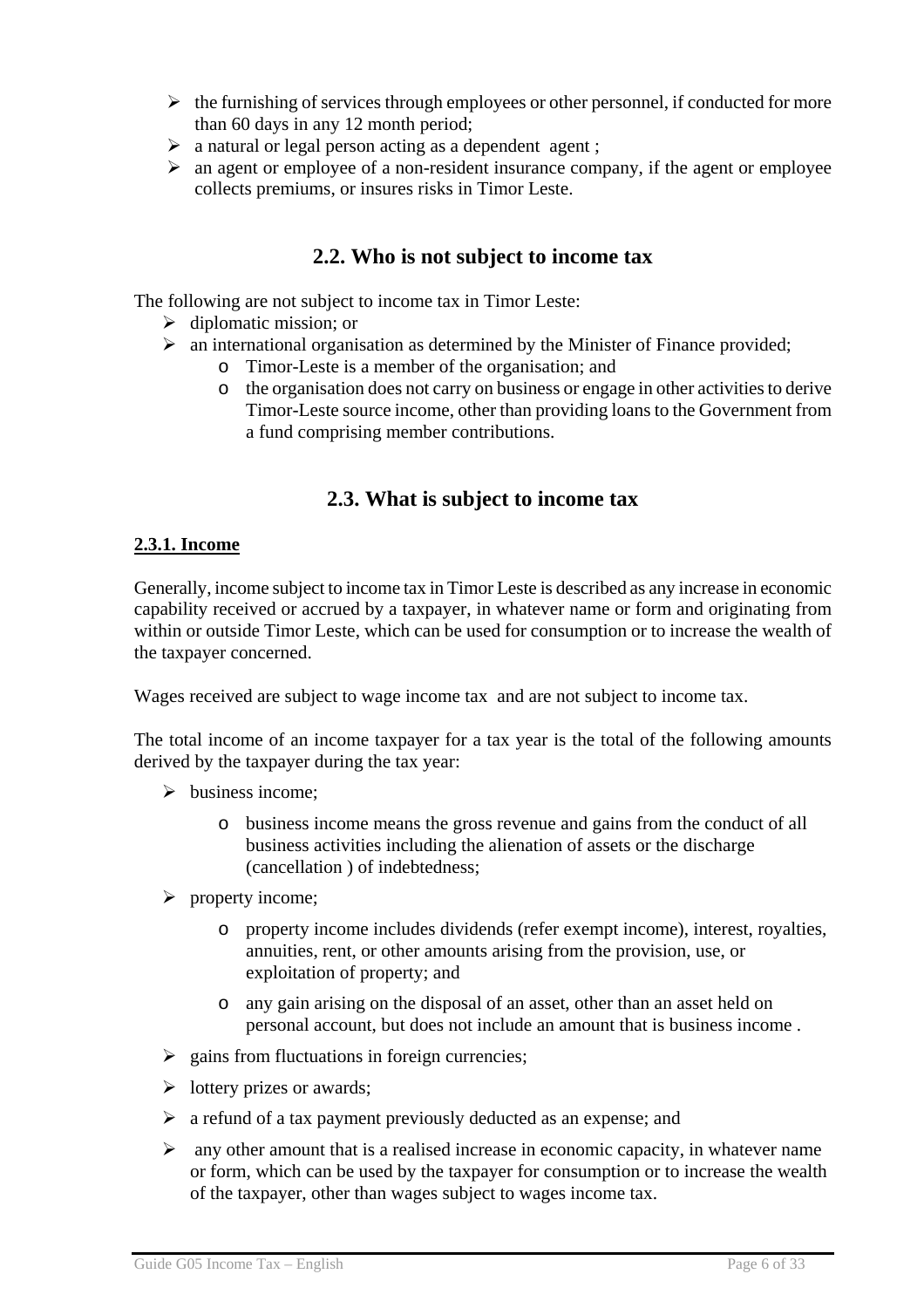#### **2.3.2. Exempt Income**

The following income is exempt from income tax:

- $\triangleright$  any aid or donations, provided the donor and donee do not have any business, ownership, or control relationship;
- $\triangleright$  gifts received by relatives within one degree of direct lineage, or by a religious, educational, or charitable organisation, or a co-operative, provided that the donor or donee does not have any business relation, ownership, or control;
- $\triangleright$  inheritances;
- $\triangleright$  assets (including cash) received by a legal person in exchange for shares or capital contribution;
- $\triangleright$  an amount paid by an insurance company to a natural person in connection with health, accident, life, or education insurance;
- $\triangleright$  dividends:
- $\triangleright$  any contribution paid by an employer or employee to an approved pension fund;
- $\triangleright$  income derived by an approved pension fund; and
- ¾ remuneration paid to natural persons out of the Trust Fund for East Timor.

#### **2.3.3. Income excluded from Taxable Income (withholding tax)**

Certain types of income is subject to withholding tax. In some instances this withholding tax is a final tax on that income and that income is excluded from taxable income.

*Information regarding the types of income that is subject to withholding tax can be found in the section of this Guide titled Withholding Tax.* 

#### **Withholding Tax - Final:**

For *natural persons* (i.e. individuals) who received any of the types of income subject to withholding tax and the income in fact has been correctly subjected to withholding tax, no further liability with respect to income tax will apply and the income will not be included in Taxable Income in the annual income tax form. Withholding tax may also be final in the circumstances describe in Section 6.4 of this guide.

For *persons other than individuals* (i.e. legal persons such as partnerships, companies or any other form of legal entity) that received any of the types of income subject to withholding tax (**except interest, royalties and rent)** and the income has been correctly subjected to withholding tax, no further liability with respect to income tax will apply and that income will not be included in Taxable Income in the annual income tax form. Withholding tax may also be final in the circumstances describe in Section 6.4 of this guide.

#### **Withholding – Not Final:**

For *persons other than individuals* (i.e. partnerships, companies or any other form of legal entity) who received **interest, royalties or rent,** the amount is to be included in Taxable Income in the annual income tax form and an income tax credit offset will be allowed for withholding tax that has been paid.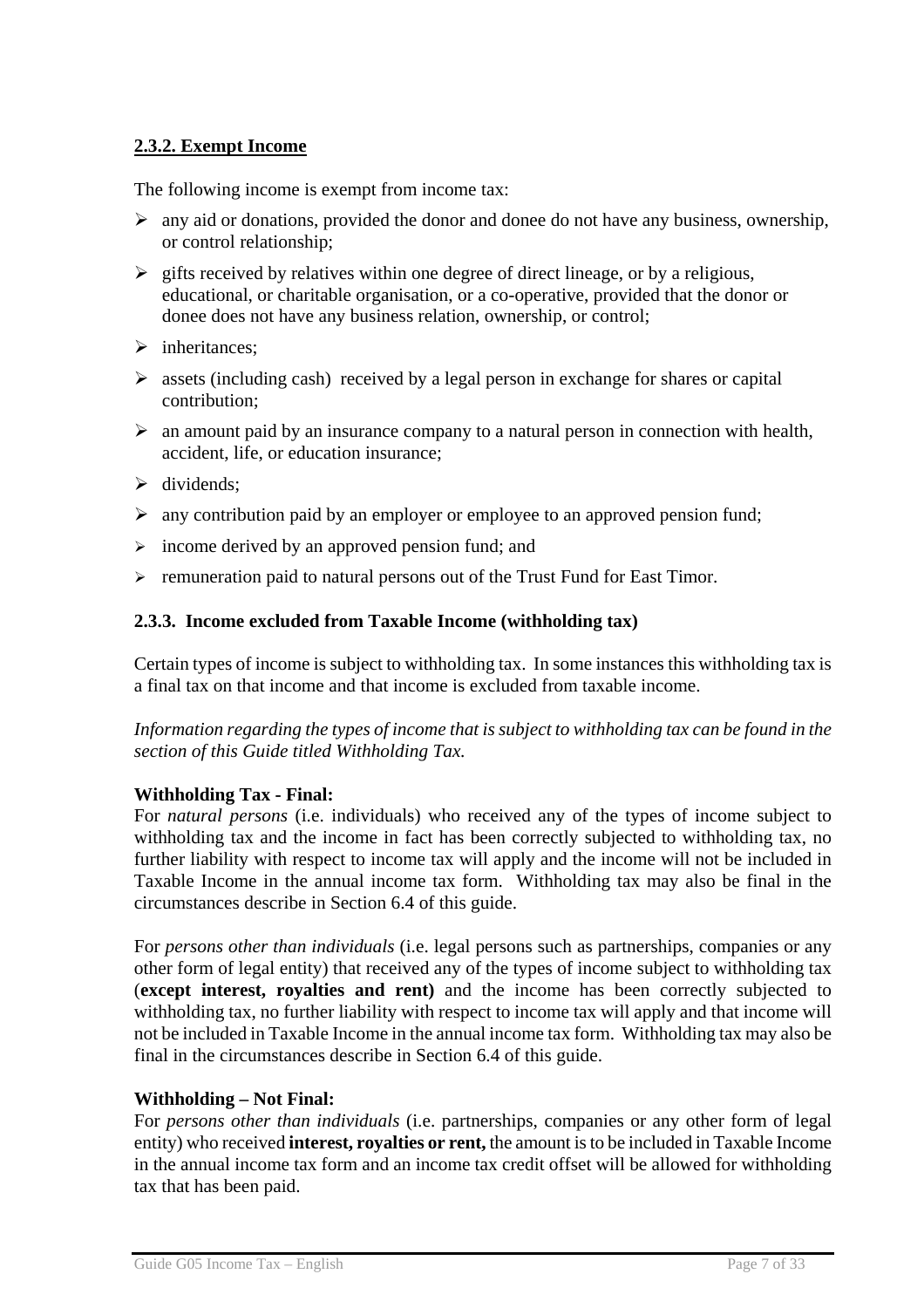#### **2.3.4. General Deductions from Income**

The amount of Taxable Income for residents and non-residents who have a permanent establishment in Timor Leste shall be determined on the basis of gross income reduced by:

- $\triangleright$  expenditures (excluding interest expense for all taxpayers other than financial institutions) and losses on the alienation of assets or the discharge of indebtedness to the extent incurred in the conduct of a taxable business activity;
- $\triangleright$  expenditures incurred in deriving any other amounts included in gross income;
- $\triangleright$  any loss on disposal of an asset, other than an asset held on personal account;
- $\triangleright$  depreciation of tangible business assets and business buildings and amortization of intangible assets and expenditure;
- $\triangleright$  contributions to an approved pension fund;
- $\triangleright$  bad debts determined in accordance with Section 39 of the Taxes and Duties Act 2008 and for financial institutions doubtful debts determined in accordance with Section 38 of the Taxes and Duties Act 2008.
- $\triangleright$  Tax (except for income tax)
- $\triangleright$  losses due to the difference of foreign exchange rate;
- $\triangleright$  the company's research and development expenses performed in Timor Leste; and
- $\triangleright$  scholarship, apprenticeship, and training costs

#### **2.3.5. Deductions not allowed:**

The following are not deductible in determining the taxable income of an income taxpayer:

- $\triangleright$  the distribution of profit in whatever name or form, such as dividends, including dividends paid by an insurance company to a policyholder, or any distribution of surplus by a co-operative;
- $\triangleright$  expenses charged or incurred for the personal benefit of shareholders, partners, or members;
- $\triangleright$  reserves, other than as provided for under this Law;
- $\triangleright$  insurance premiums for health, accident, life, or education insurance paid by a natural person, except if the premiums are paid by an employer in respect of an employee and the premium is treated as income of the employee;
- $\triangleright$  excessive pay or compensation paid by a legal person to a member of the legal person, or paid between associates, as consideration for work performed;
- $\triangleright$  gifts, aid, donations, or inheritances if exempt from income tax in the hands of the recipient under the provisions of the Taxes and Duties Act 2008;
- $\triangleright$  Timor-Leste or foreign income tax; and
- $\geq$  costs incurred for the personal benefit of an income taxpayer or the taxpayer's dependents;
- $\triangleright$  salaries paid to a partner in a partnership:
- $\triangleright$  late payment interest, penalties and fines imposed for non-compliance with this law;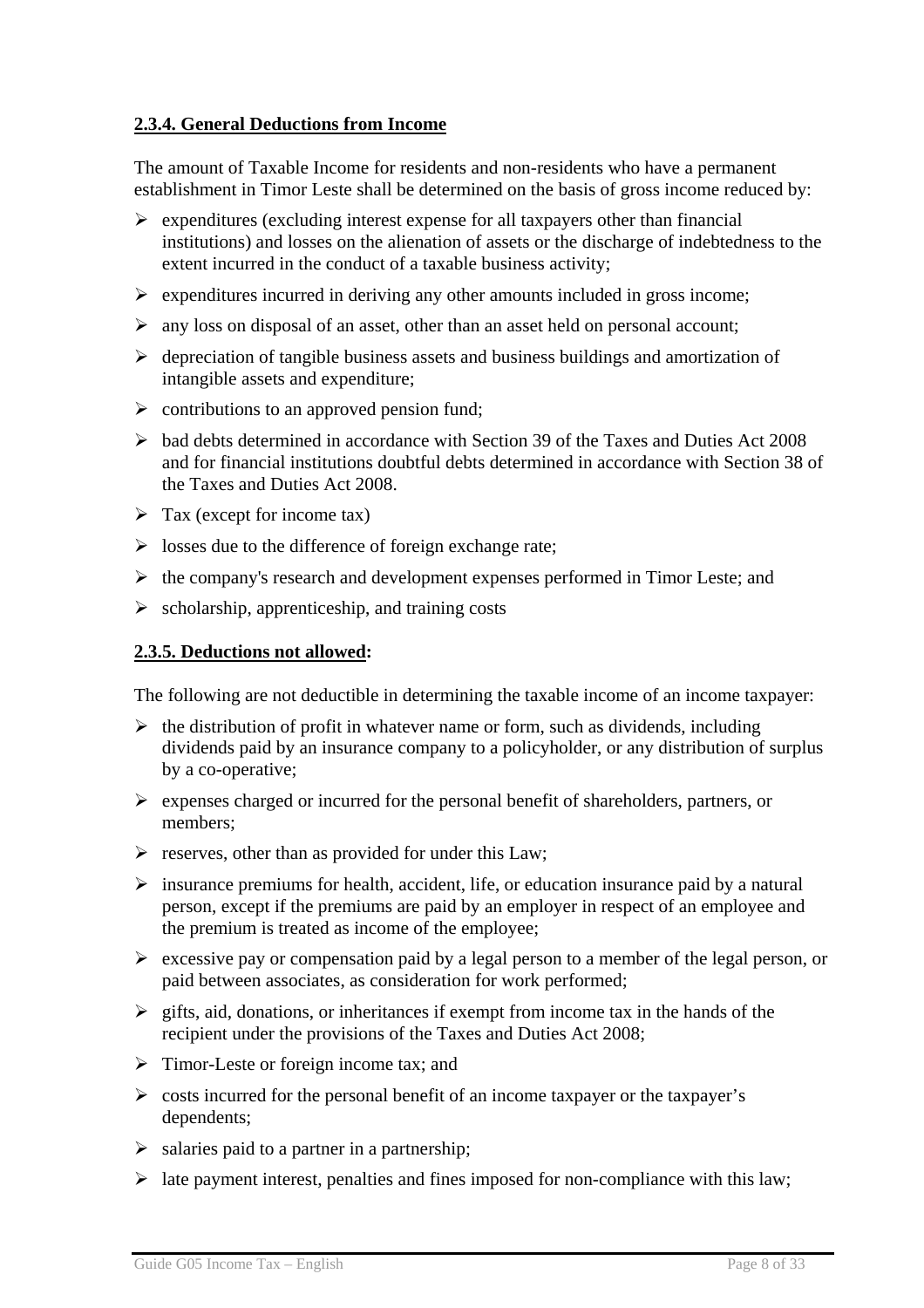- $\triangleright$  interest expense unless the expense is incurred by a financial institution;
- $\triangleright$  a fine or other monetary penalty imposed for violation of any law, rule, or regulation;
- $\triangleright$  a bribe, or any similar amount; and
- $\triangleright$  an expenditure or loss incurred to the extent recoverable under a policy of insurance or contract of indemnity.

## **3. TAXABLE INCOME**

### **3.1. Taxable income from business activity**

The determination of the gross income and deductions of an income taxpayer from the conduct of business activities for a tax year shall be based on the taxpayer's net profit for financial accounting purposes for the year prepared in accordance with the International Financial Reporting Standards, and subject to the modifications in the Taxes and Duties Act 2008.

For this purpose, a taxpayer's net profit shall include the results of all business activities conducted by the taxpayer during the tax year, including the alienation or disposal of any asset or discharge of any indebtedness in the course of, or at the end of, those activities.

### **3.2. Income tax period**

The **"tax year"** means the 12 month period from 1 January to 31 December or, if a taxpayer has permission to use a substituted tax year, the substituted tax year.

## **3.3. Cash or Accrual Basis**

A income taxpayer whose annual gross turnover is \$100,000 or more shall account for income tax on an accrual basis.

An income taxpayer whose annual gross turnover is less than \$100,000 may account for income tax either on cash or accruals basis.

An income taxpayer accounting for income tax on a cash basis recognizes income when received or made available and incurs expenses when paid.

An income taxpayer accounting for income tax on an accrual basis recognizes income when it is receivable and incurs an expense when it is payable. For tax purposes an amount is receivable when the taxpayer becomes entitled to receive it even if the time for discharge of the entitlement is postponed or the entitlement is payable by instalments. An amount is payable when all the events that determine liability have occurred and the amount of the liability can be determined with reasonable accuracy, but not before economic performance occurs. Economic performance occurs:

- (a) in the case of acquisition of goods, services or capital assets, at the time the goods, services or capital assets are provided,
- (b) in case of use of goods or capital assets, at the time the goods or capital assets are used; and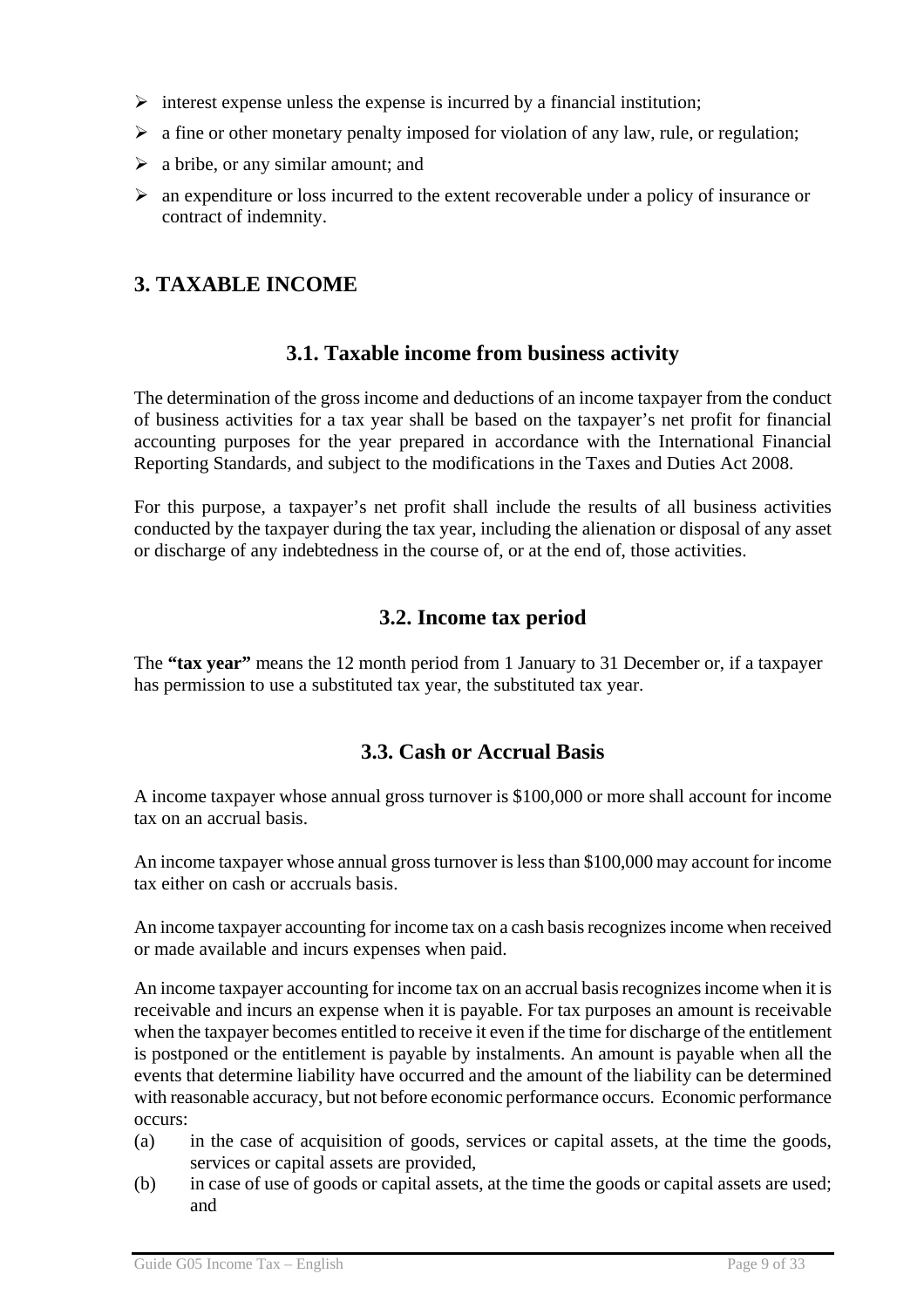(c) in any other case, at the time the taxpayer makes payment in full satisfaction of the liability.

## **3.4. Aspects of taxable income calculation**

#### **3.4.1. Inventory**

A deduction is allowed for the cost of inventory incurred during the tax year even if the inventory is on hand at the end of the year.

#### **3.4.2. Depreciation**

An income taxpayer is allowed a deduction for depreciable assets and business buildings during the tax year.

For this purpose, "business building" is a building used wholly or partly in the conduct of taxable business activities and a "depreciable asset" is any tangible movable property of a taxpayer that has a useful life exceeding one year, that is likely to lose value as a result of wear and tear, or obsolescence and is used wholly or partly in the conduct of taxable business activities.

Expenditure on fixed assets with a useful life of one year or more must be capitalized for accounting and tax purposes. For accounting purposes, depreciation should reflect exhaustion, wear and tear. For tax purposes, depreciation deductions are allowed only in respect of some class of property used during the income year for the purpose of conducting taxable business activities or ready for use for that purpose and held in reserve.

The acquisition or construction costs, and the cost of improvement, renewal, and reconstruction, of business buildings are to be depreciated individually on a straight-line basis.

The cost of a business building does not include the cost of the land on which the building is situated.

#### **Depreciation methods**

Depreciable assets may be depreciated:

- 1. Individually on a straight-line basis or
- 2. Under a pooling system on a declining balance basis.

The same method of depreciation shall apply to all depreciable assets of a taxpayer.

Business Buildings must be depreciated using the straight-line methodology of depreciation.

An income taxpayer may change its method of depreciation with the written permission of the Tax Administration and subject to any conditions that the Tax Administration may impose with respect to the change.

No depreciation deductions are allowed for a depreciable asset or business building until the asset or building is placed in service. Depreciable property held in reserve is considered as placed in service when it is ready to use in conducting taxable business activities.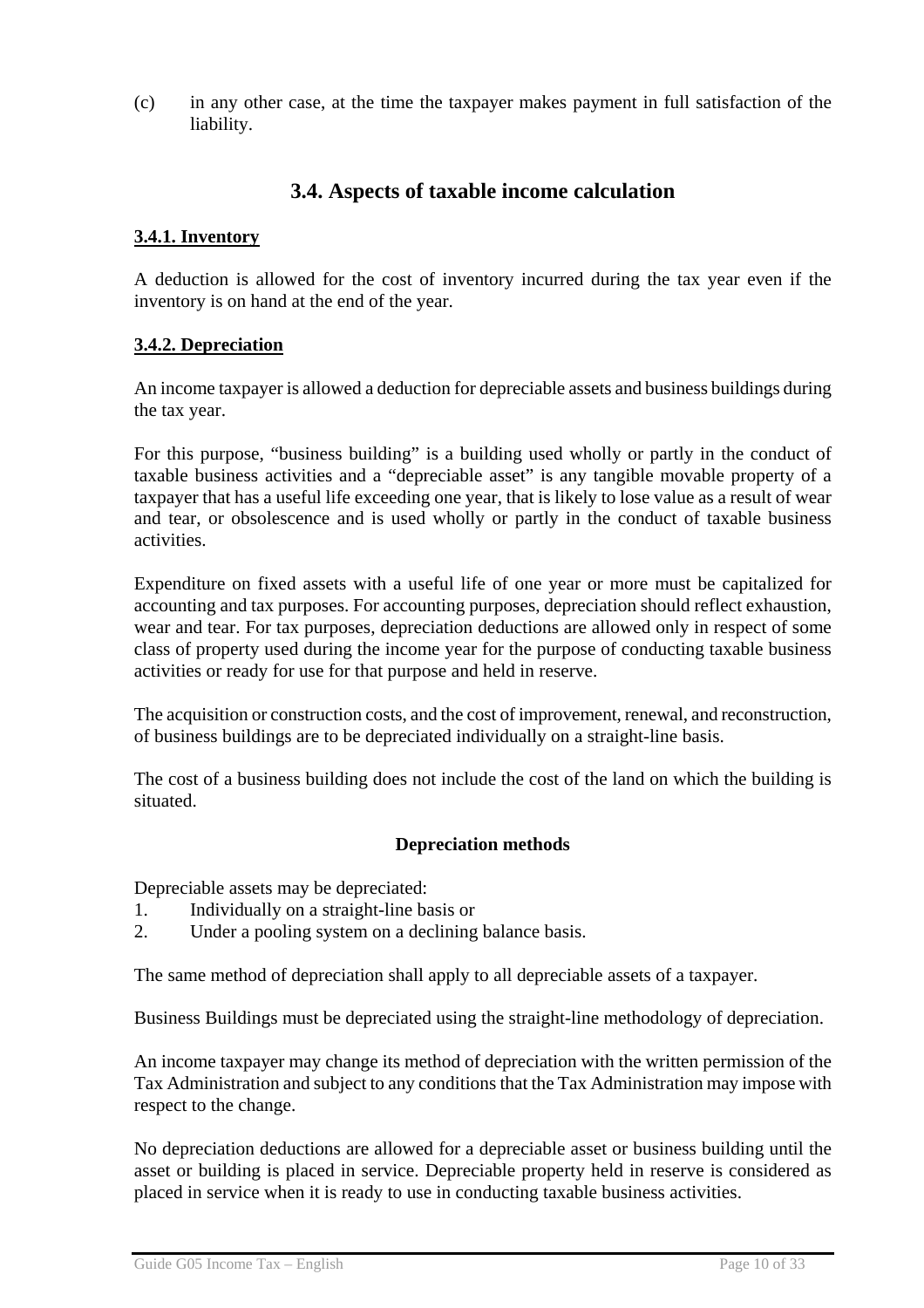Where a depreciable asset is used only partly in the conduct of taxable business activities, the depreciation deduction shall be reduced by the proportion of non-business use.

If an income taxpayer revalue's a business building or depreciable asset, no depreciation deduction shall be allowed for the amount of the revaluation.

#### *Pooling system of Depreciation*

The depreciation deduction for each depreciation pool for a tax year shall be calculated by applying the depreciation rate for the pool to the written down value of the pool at the end of the tax year. The written down value of a depreciation pool at the end of a tax year shall be the written down value at the end of the previous tax year less the depreciation deduction allowed for that year:

- (a). increased by the cost of depreciable assets added to the depreciation pool, and the cost of improvement, renewal, and reconstruction of assets in the pool, during the tax year; and
- (b). decreased by the consideration received or receivable for assets in the depreciation pool alienated during the tax year, including any compensation received for the loss of such assets due to natural calamities or other involuntary disposals.

The written down value at the opening of a tax year is the written down value at the close of the previous year less the depreciation deduction allowed for that tax year.

Where the written down value of a depreciation pool at the end of a tax year is a negative amount, that amount shall be included in the income of the taxpayer for the year, and the written down value of the pool shall be zero.

If all the depreciable assets in a depreciation pool are alienated before the end of the tax year, a deduction is allowed for the amount of the written down value (if any) of the pool at the end of the year. The written down value of the pool at the end of the tax year shall be zero.

#### *Individual Basis of Depreciation*

The following rules apply to a depreciable asset and business buildings depreciated on a straight-line basis:

- (a) where the cost of a depreciable asset is less than \$100, the depreciation deduction in the year that the asset is acquired is equal to the cost of the asset and no depreciation deduction is allowed for that asset in a subsequent year;
- (b) the cost of an improvement, renewal, or reconstruction of a depreciable asset or business building shall be treated as the cost of a new asset with a useful life equal to the original useful life of the asset or building;
- (c) where the depreciable asset or business building is used only partly in the conduct of taxable business activities and partly for another purpose, the amount of depreciation allowed as a deduction shall be reduced by the proportion of the non-business use; and
- (d) where the depreciable asset or business building is alienated by a taxpayer, the cost of the asset or building shall be reduced by the depreciation deductions allowed under this section.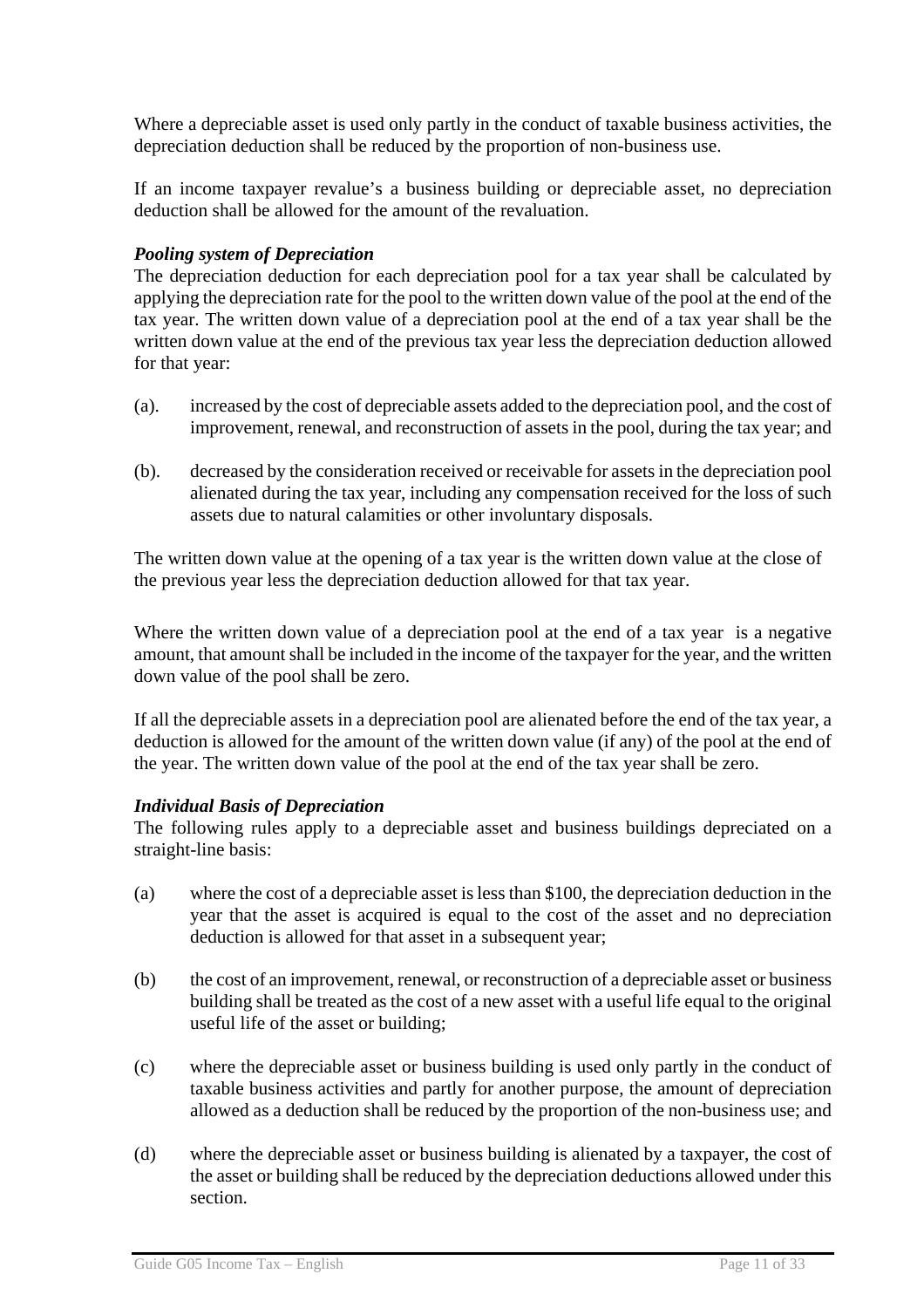#### **3.4.3. Amortization of Intangibles**

An income taxpayer is also allowed a deduction for the amortization of intangible assets and expenditure.

"Intangible asset" is any property (other than tangible movable property or immovable property) that:

- (a) has a useful life exceeding one year; and
- (b) is used wholly or partly in the conduct of taxable business activities;

"Intangible expenditure" is any expenditure incurred other than in the acquisition of any tangible, movable or immovable property or intangible property.

The acquisition or creation cost, and the cost of improvement or renewal, of intangible assets for use by an income taxpayer shall be amortized individually on a straight-line basis at the relevant rate.

The amount of any intangible expenditure with a useful life exceeding one year incurred by an income taxpayer in the conduct of taxable business activities shall be amortized individually on a straight-line basis.

Where an intangible asset is used or intangible expenditure is incurred only partly in the conduct of taxable business activities, the amount allowed as a deduction shall be reduced by the proportion of the non-business use.

Where an intangible asset has been alienated by a taxpayer during a tax year, the cost of the asset shall be reduced by any amortisation deductions allowed in respect of the asset.

Expenditures with a useful life of more than one year incurred before the commencement of taxable business activities shall be capitalized and amortized individually on a straight-line basis. Examples of such expenditures include the cost of feasibility studies, construction of prototypes, and trial production activities and exclude the cost of acquiring land, or expenditures depreciated or amortized under another provision.

#### **3.4.4. Depreciation and amortization rates**

#### **Part A Business Buildings**

The rates of depreciation of business buildings are:

| Type of Building | Useful Life | <b>Straight-line Depreciation</b> |
|------------------|-------------|-----------------------------------|
|                  |             | Rate                              |
| Permanent        | 20 years    | 100%                              |
| Non-permanent    | 10 years    | $00\%$                            |

"permanent building" means any business building other than a non-permanent building; and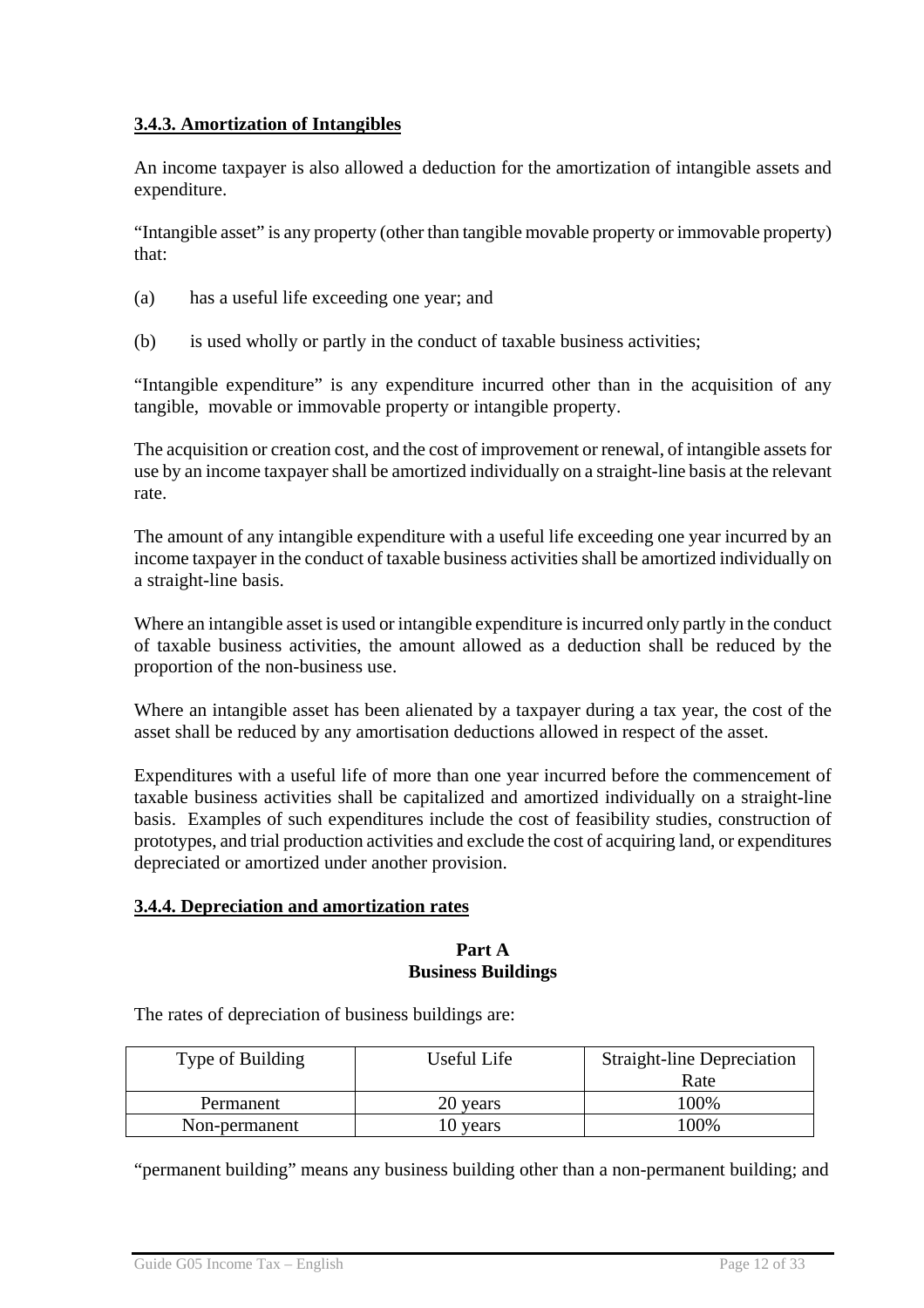"non-permanent building" means any business building constructed of materials of a temporary nature, or for temporary purposes, including any movable building.

#### **Part B Depreciable Assets**

1. Where pooling applies, depreciable assets shall be divided into the following depreciation pools:

| О.<br>,,,<br>ти<br>.<br>دىئەدە.<br>-ar<br>$\mathbf{r}$ and $\mathbf{r}$<br>-<br>- - - - - |
|-------------------------------------------------------------------------------------------|
|-------------------------------------------------------------------------------------------|

2. Depreciation rates for depreciation pools:

| '00l | ation rate. |
|------|-------------|
|      | 00%         |

3. Depreciation rates where assets are depreciated individually on a straight-line basis:

| Useful Life                                    | <b>Depreciation Rate</b> |
|------------------------------------------------|--------------------------|
| Assets with a useful life of 1-4 years         | 100%                     |
| Assets with a useful life of 5 - 8 years       | 100%                     |
| Assets with a useful life of more than 8 years | 100\%                    |

#### **Part C Intangible Assets and Expenditures, and Pre-commencement Costs**

1. The rates of amortization of intangible assets and expenditures are:

| Useful Life     | <b>Straight-line Amortization Rate</b> |
|-----------------|----------------------------------------|
| $1 - 4$ years   | 100\%                                  |
| $5 - 8$ years   | 100%                                   |
| $9 - 16$ years  | 100%                                   |
| $16 - 20$ years | 100%                                   |

2. Useful life of intangibles

| <b>Types of Intangible Property</b>                                                                     | Useful Life | <b>Straight-line Amortization</b> |
|---------------------------------------------------------------------------------------------------------|-------------|-----------------------------------|
|                                                                                                         |             | Rate                              |
| 1. Research and development                                                                             | 4 years     | 100%                              |
| 2. Installation costs                                                                                   | years       | 100%                              |
| 3. Copyrights, patent, design or<br>model, plan, secret formula or<br>process, trademark, or other like | (a)         | $(100\%)$                         |
| property or right,                                                                                      |             |                                   |

(a) The useful life of this type of property shall be determined in accordance with the period of time for which the intangible property exists.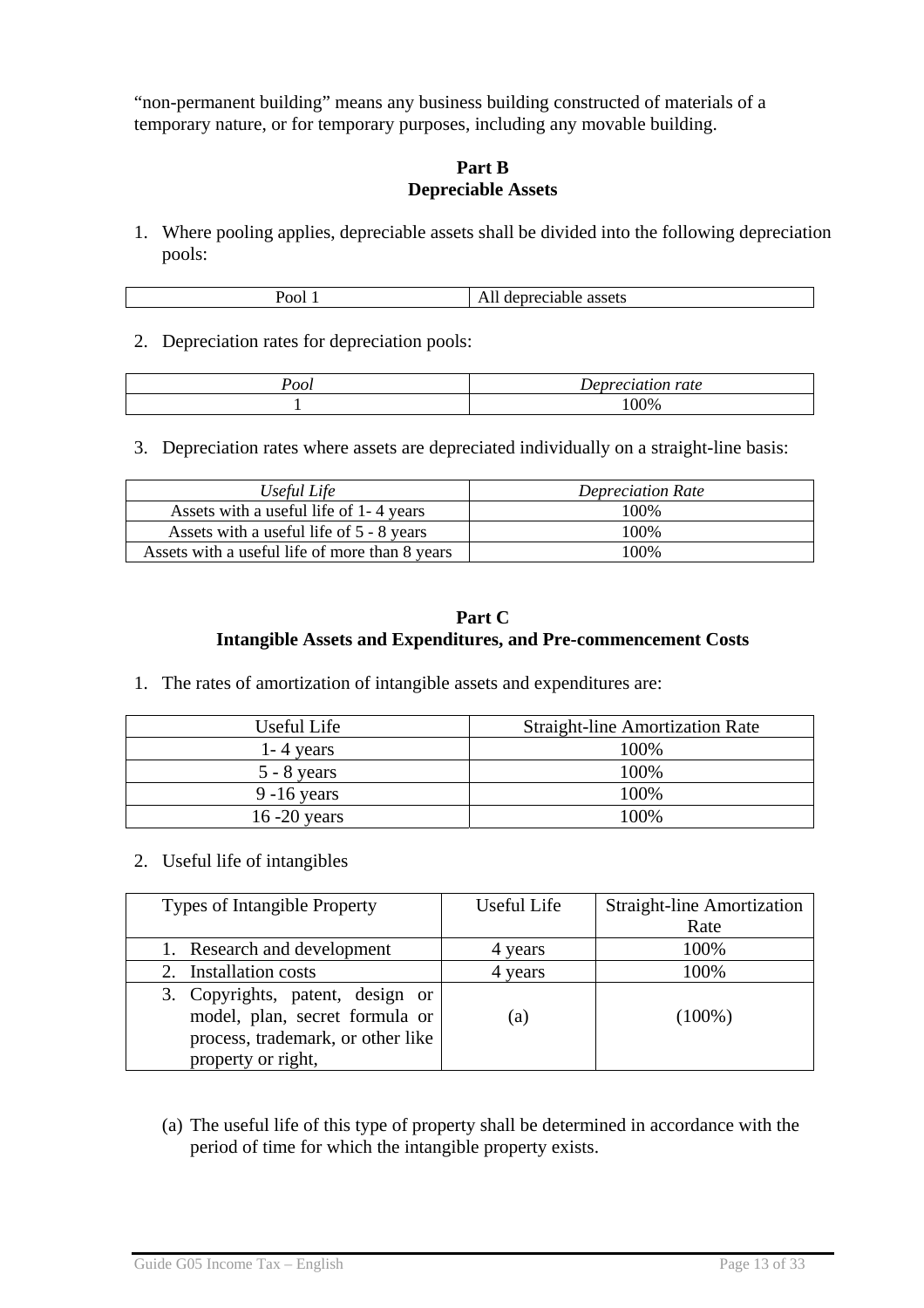#### **3.4.5. Reserves**

Even though accounting practice may require that the potential liability be reflected in the taxpayer's accounts, no deduction is allowed for any amount retained by an income taxpayer from profits to create a reserve or provision for expected or anticipated expenses or losses.

However, banks are allowed a deduction for a provision for doubtful debts (impaired loans) provided the amount of the provision has been determined in accordance with the prudential requirements defined by the Minister of Finance in consultation with the Banking and Payments Authority under Section 38 of the Taxes and Duties Act 2008.

### **3.4.6. Bad Debts**

A taxpayer is allowed a deduction in a tax year for a bad debt if the amount of the debt:

- $\triangleright$  was previously included in taxable business income,
- $\triangleright$  the debt is written off in the accounts of the income taxpayer during the tax year, and
- $\triangleright$  the income taxpayer has reasonable grounds for believing that the debt will not be recovered.

#### **3.4.7. Long-term Contracts**

A "long-term contract" is a contract for manufacture, installation, or construction, or services related thereto, that is not completed in the tax year in which work under the contract commenced, other than a contract estimated to be completed within six months of the date on which work under the contract commenced.

The annual profit arising from a long-term contract shall be determined by applying the percentage-of-completion method.

#### **3.4.8. Finance Leases**

A finance lease shall be treated as a sale and purchase of the leased asset. The lessor is treated as having made a loan to the lessee equal to the purchase price of the asset and the lessee is treated as the owner of the asset. Each payment by the lessee to the lessor is treated as in part a repayment of principal and in part a payment of interest. The interest part shall be calculated on the principal outstanding at the time each payment is made.

A lease is a finance lease if:

- (a) the lease term (including any period under an option to renew) is 75% or more of the useful life of the asset for depreciation purposes;
- (b) the lessee has an option to purchase the asset for a fixed or determinable price at the expiration of the lease;
- (c) the estimated residual value of the asset at the expiration of the lease is less than 20% of its market value at the start of the lease;
- (d) in the case of a lease that commences before the last 25% of the useful life of the asset, the present value of the minimum lease payments equals or exceeds 90% of the market value of the asset at the commencement of the lease term; or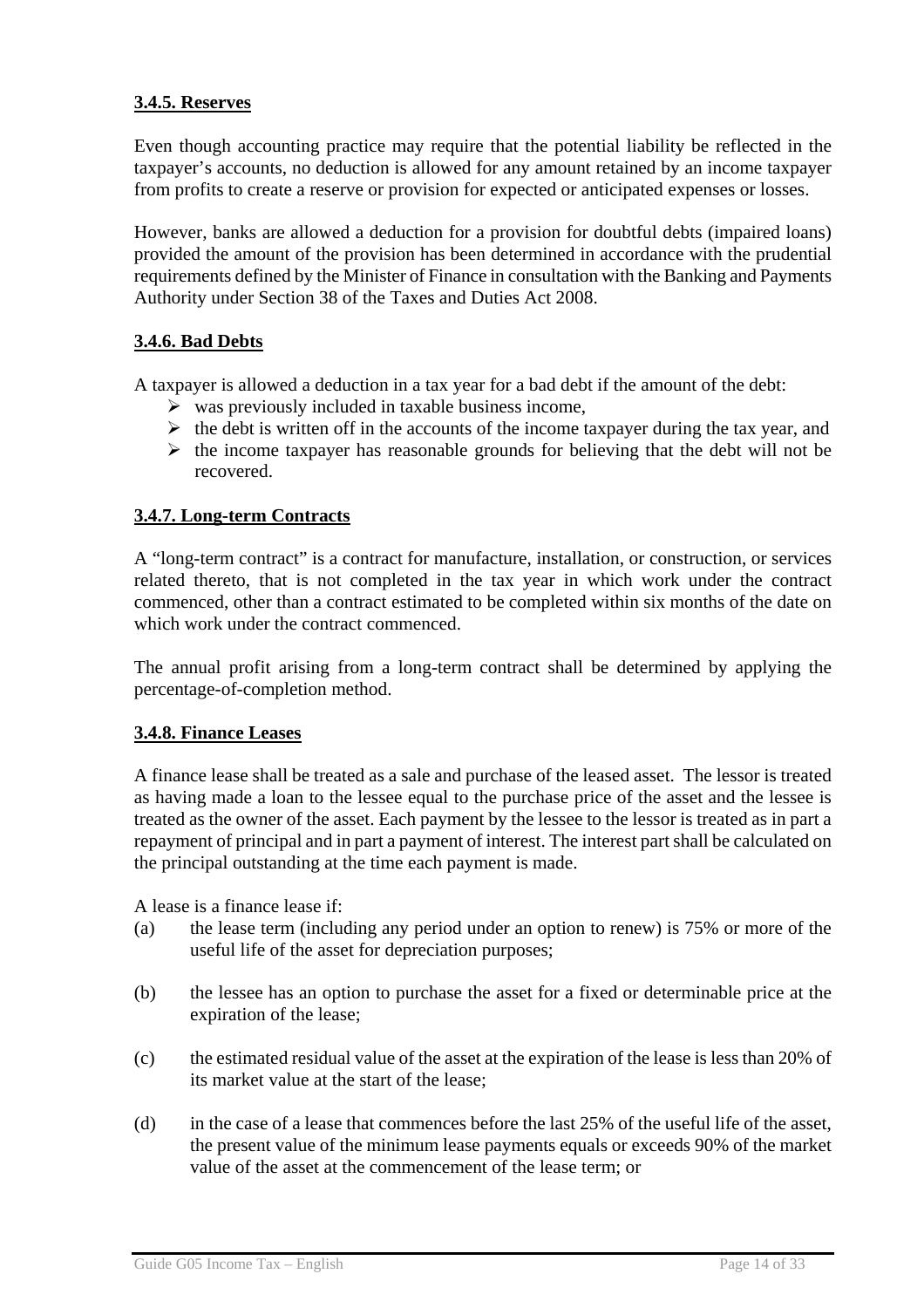(e) the asset is custom made for the lessee and, after the expiration of the lease, the asset will be of no practical use to any person other than the lessee.

#### **3.4.9. Interest Expense**

Interest expense is not an allowable deduction unless incurred by a financial institution.

#### **3.4.10. Deduction Denial**

Where an income taxpayer is required to withhold tax from a payment that is a deductible expense of the taxpayer, the deduction is not allowed until the taxpayer pays the withheld tax to the Tax Administration.

An income taxpayer is not allowed a deduction for any commission, rebate, discount, spotter's fee, or similar payment that is Timor Leste-source income of the recipient unless:

- (a) the taxpayer discloses the name and address of the recipient by notice in writing to the Tax Administration; and
- (b) the Tax Administration is satisfied that tax has been or will be paid in respect of the payment.

#### **3.4.11. Recouped Deductions**

Where an income taxpayer recovers a previously deducted expense, loss, or bad debt, the amount recovered shall be included as income in the calculation of the taxable income of the taxpayer for the tax year in which the amount was recovered.

#### **3.4.12. Assets**

For the purposes of calculating taxable income, any gain arising on the alienation of an asset is the excess of the gross consideration received over the cost of the asset, and any loss arising from the alienation of an asset is the excess of the cost of the asset over the gross consideration received.

The cost of an asset is the total amount paid or incurred by a taxpayer in the acquisition, creation, or construction of the asset. It includes any non-deductible incidental expenditures incurred in acquiring the asset and the market value of any in-kind consideration given for the asset. Non-deductible expenditures incurred to alter or improve an asset shall be added to the cost of the asset.

For the purposes of calculating any gain or loss on the alienation of an asset, the cost is reduced by the amount of any deductions, including depreciation or amortization, allowed in respect of that asset.

The consideration received on alienation of an asset is the total amount received or receivable for the asset. It includes the market value of any in-kind consideration received for the asset.

Where a part of an asset is alienated, the cost of the asset shall be apportioned reasonably between the part of the asset retained and the part alienated.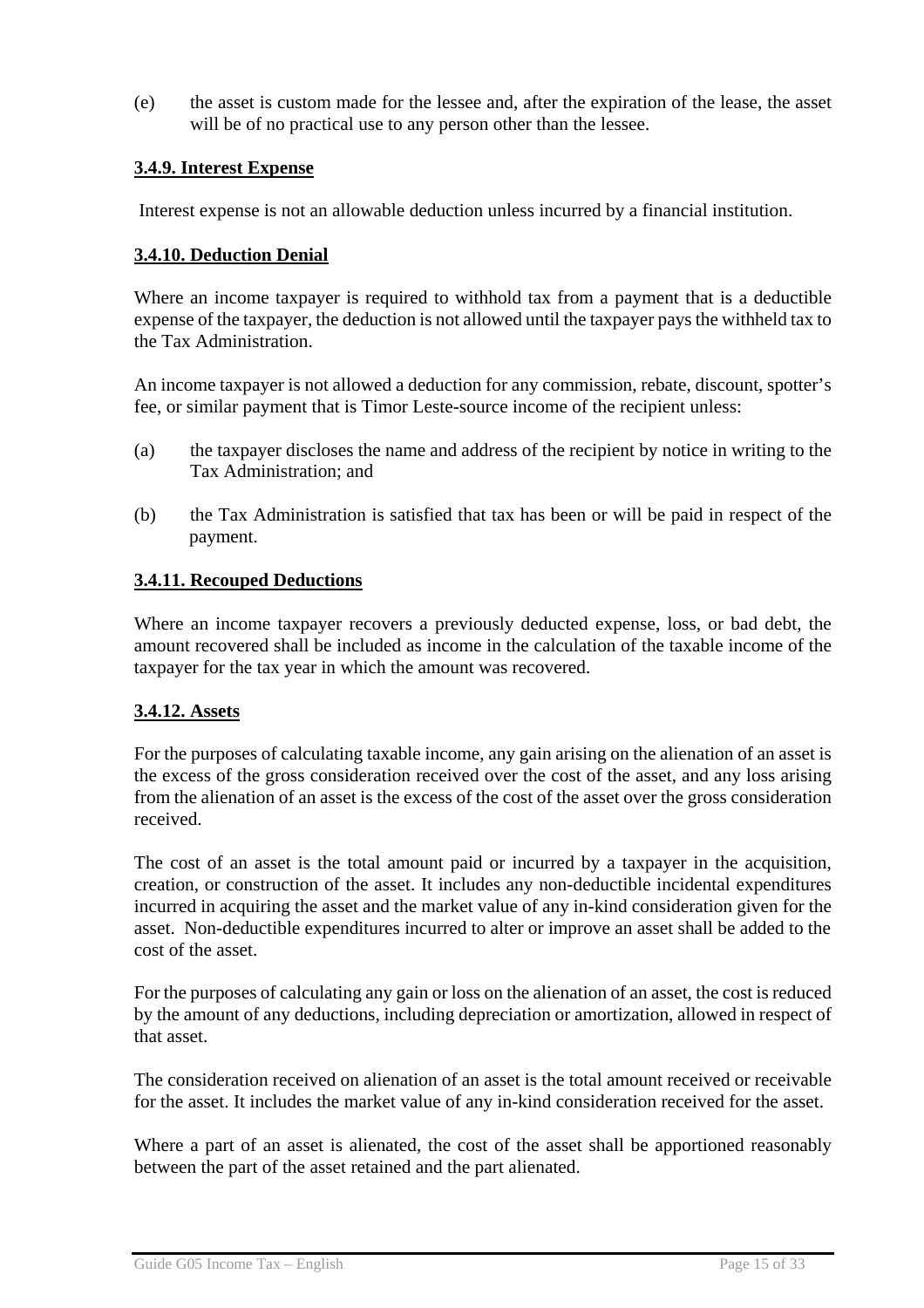Where an asset is transferred between associates in a non arm's length transaction, the transferor is treated as having received, and the transferee is treated as having given, the market value of the asset as consideration for the transfer.

### **3.4.13. Currency Translation**

Any amount taken into account for income tax purposes shall be calculated in United States dollars only.

Where an amount is in a currency other than United States dollars, the amount shall be converted at the Banking and Payments Authority's mid-exchange rate applying between the currency and United States dollars on the date the amount is taken into account for tax purposes. However, with the prior written permission of the Tax Administration, a taxpayer may use the average rate of exchange for the tax year or a part of the tax year.

### **3.4.14. Market Value**

An amount-in-kind shall be accounted for at its fair market value on the date it is taken into account for tax purposes. The fair market value of an asset shall be determined without regard to any restriction on disposal or alienation.

#### **3.4.15. Foreign Currency Exchange Gains and Losses**

An income taxpayer shall account for transactions in foreign currency in accordance with International Accounting Standard IAS 21. No foreign currency exchange loss is recognized to the extent that the exposure to such loss is hedged.

## **3.5. Income and Deductions for Permanent Establishments**

A person neither residing in Timor Leste or established or domiciled in Timor Leste, yet conducting business or engaged in activities through a permanent establishment in Timor Leste, is subject to Income Tax in Timor Leste.

The taxable income of a non-resident carrying on business activities in Timor-Leste through a permanent establishment is calculated by reference to the income attributable to:

- (a) the permanent establishment;
- (b) any sales in Timor-Leste of goods or merchandise of the same or similar kind as those sold through the permanent establishment; and
- (c) any other business activities carried on in Timor-Leste of the same or similar kind as those effected through the permanent establishment.

Head office income arising from business activities or sales which are similar to the ones performed by the permanent establishment is considered income of the permanent establishment, since such business or activities are included in the scope of business or activities that may be performed by the permanent establishment.

Business activities similar to those of a permanent establishment occur, for example, where a non-resident bank having a permanent establishment in Timor Leste provides a loan directly to a company in Timor Leste and not through its permanent establishment or where a head office of a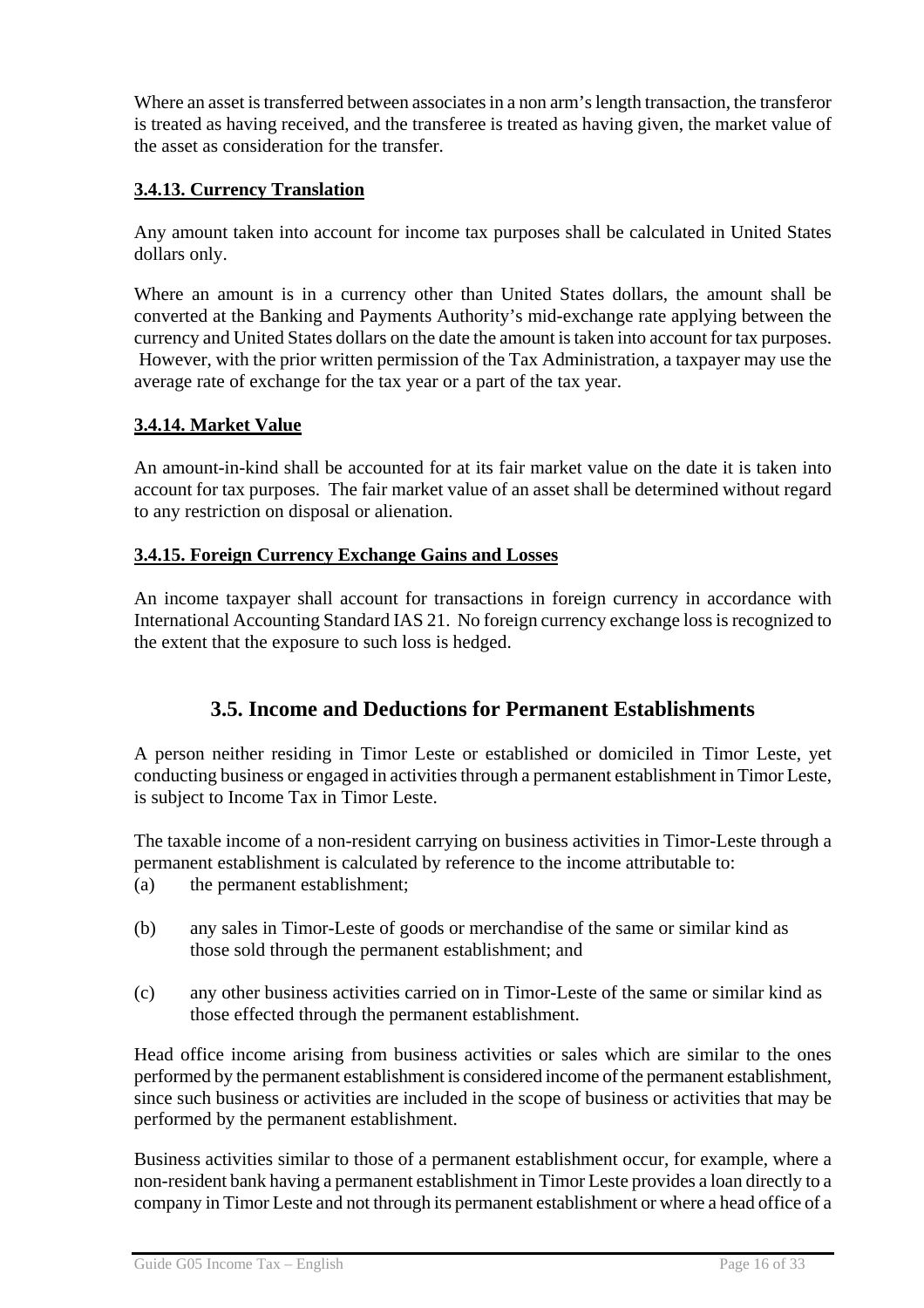consultancy services firm outside Timor Leste directly provides the same kind of consultancy services as those offered by the permanent establishment to clients in Timor Leste.

Sale of goods similar to those sold by a permanent establishment occur, for example, where a overseas head office having a permanent establishment in Timor Leste sells directly in Timor Leste, products of the same kind as those sold by its permanent establishment.

The profit of the permanent establishment shall be calculated on the basis that it is a distinct and separate person engaged in the same or similar activities under the same or similar conditions and dealt with wholly independently from the non-resident person of whom it is a permanent establishment.

Expenses incurred for the purposes of the business activities of the permanent establishment including executive and administrative expenses so incurred, whether in Timor Leste or elsewhere are allowed as deductions.

However, no deduction is allowed for amounts paid or payable by the permanent establishment to its head office or to another permanent establishment of the non-resident person (other than towards reimbursement of actual expenses incurred by the non-resident person to third parties) by way of:

- (a) royalties, fees, or other similar payments for the use of any tangible or intangible asset by the permanent establishment;
- (b) compensation for any services (including management services) performed for the permanent establishment; or
- (c) interest on moneys lent to the permanent establishment, except in connection with a banking business.

No account shall be taken in the determination of the income of a permanent establishment of amounts charged by the permanent establishment to the head office or to another permanent establishment of the non-resident person (other than towards reimbursement of actual expenses incurred by the permanent establishment to third parties) by way of:

- (a) royalties, fees, or other similar payments for the use of any tangible or intangible asset;
- (b) compensation for any services (including management services) performed by the permanent establishment; or
- (c) interest on moneys lent by the permanent establishment, except in connection with a banking business.

## **3.6. International taxation**

Resident taxpayers are subject to tax on their income from all sources. This includes income received or earned from abroad. To alleviate double taxation, a resident income taxpayer is entitled to a credit for any foreign income tax paid by the taxpayer in respect of foreign-source income included in the gross income of the taxpayer for a tax year. The credit is referred to as a "foreign tax credit".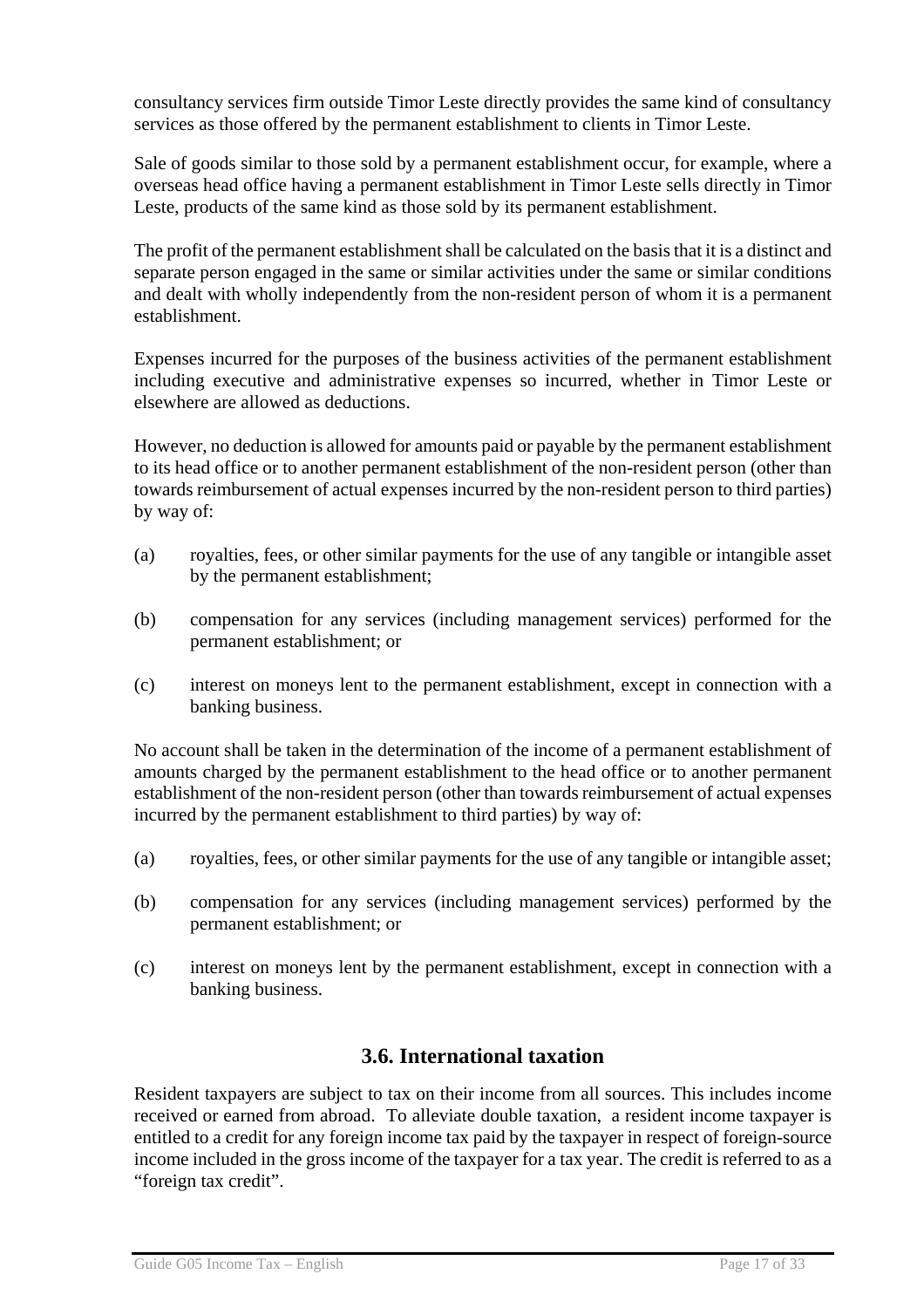The foreign tax credit shall be calculated separately for each foreign country from which income is derived by a taxpayer. The amount of the credit in respect of income from sources in a foreign country is limited to the Timor Leste income tax payable on that income. There is no deduction or carry forward of any excess foreign tax credit.

The amount of foreign tax paid has to be substantiated by appropriate evidence, such as payment under a tax assessment, a tax withholding certificate, or other similar document accepted by the Tax Administration for this purpose.

Deductible expenses incurred in deriving income from sources in a foreign country are deductible only against that income. If the total deductible expenses exceed the total income derived from sources in a foreign country for a tax year, the amount of the excess is a foreign country loss and is allowed as a deduction against income from sources in the foreign country in the next tax year, and so on, until the loss is expired.

Where an income taxpayer has a loss for the 2007 tax year or an early year, that loss may only be carried forward for a period of 5 years from the year in which the loss arose.

Where a taxpayer has a foreign country loss carried forward for more than one year, the loss for the earliest year shall be deducted first.

### **3.7. Losses**

If the determination of the taxable income of an income taxpayer results in a loss for a tax year, that loss may be deducted as an expense in calculating the taxable income of the taxpayer in the next tax year, and so on, until the loss is expired.

Where an income taxpayer has a loss for the 2007 tax year or an early year, that loss may only be carried forward for a period of 5 years from the year in which the loss arose.

Where a taxpayer has a loss carried forward for more than one tax year, the loss for the earliest year shall be deducted first.

## **4. TAX RATES**

Income tax, at the specified rate, applies –

- (1) at the time of payment of certain types of payments (as a withholding tax),
- (2) at the time of lodgement of annual income tax, (as an annual income tax), or
- (3) both 1 and 2 (with a credit allowed for withheld tax).

### **4.1. Withholding tax rates**

The rates of tax applicable to amounts payable to **residents** or **non-residents who have a permanent establishment** in Timor Leste are as follows:

| <b>TYPE OF INCOME</b>        | R ATE  |
|------------------------------|--------|
| royalties                    | 10 %   |
| rent from land and buildings | $10\%$ |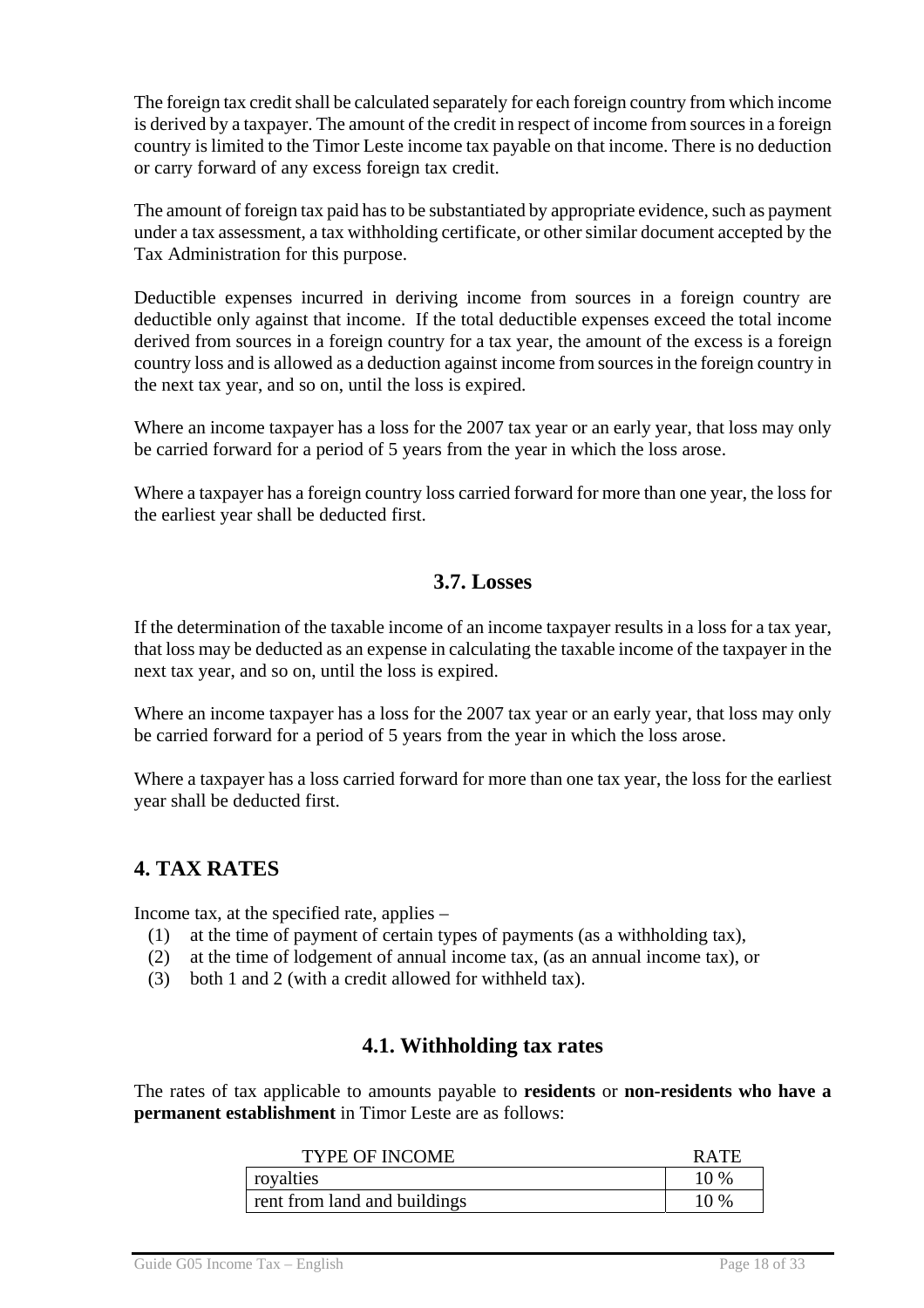| income from prizes and lotteries                                                                                                  | 10 %    |
|-----------------------------------------------------------------------------------------------------------------------------------|---------|
| income from construction and building activities                                                                                  | 2 %     |
| income from construction consulting services including<br>project management, engineering design and site<br>supervision services | 4 %     |
| income from the provision of air or sea transportation<br>services                                                                | 2.64 %  |
| income from mining and mining support services                                                                                    | $4.5\%$ |

The rate of tax applicable to amounts payable to **non-residents without a permanent establishment** in Timor Leste is as follows:

| <b>TYPE OF INCOME</b> | RА   |
|-----------------------|------|
| all income            | $\%$ |

### **4.2. Annual Income Tax rates**

For resident *natural persons* i.e. individual sole traders -

| <b>AMOUNT OF INCOME</b> | <b>RATE</b> |
|-------------------------|-------------|
| $0 - $6,000$            | $2\%$       |
| in excess of $$6,000$   | 10%         |

*For example, an individual sole trader with a taxable income of \$5,000 would pay no income tax.* 

*If taxable income was \$8,000, tax payable would be \$200, i.e. \$8,000 - \$6,000 = \$2,000 \* 10% = \$200.* 

 For *any other person,* i.e. non-resident natural persons or legal persons such as a partnership, company or any other entity the rate of income tax is 10% on all taxable income:

*For example, a company with a taxable income of \$5,000 would pay income tax of \$500 .i.e. \$5,000 x 10%* 

## **5. ASSESSMENT**

### **5.1. Self-assessment**

As a general rule, taxpayers are required to deliver an annual income tax form. The tax due (if any) according to this tax form shall be treated as an assessment.

#### **5.2. Tax Administration's assessment**

The Tax Administration may determine the amount of the tax due and issue to the person liable for payment of the tax an assessment notice for the amount due if the information provided on a tax form does not correctly disclose the tax due or the required tax form has not been delivered.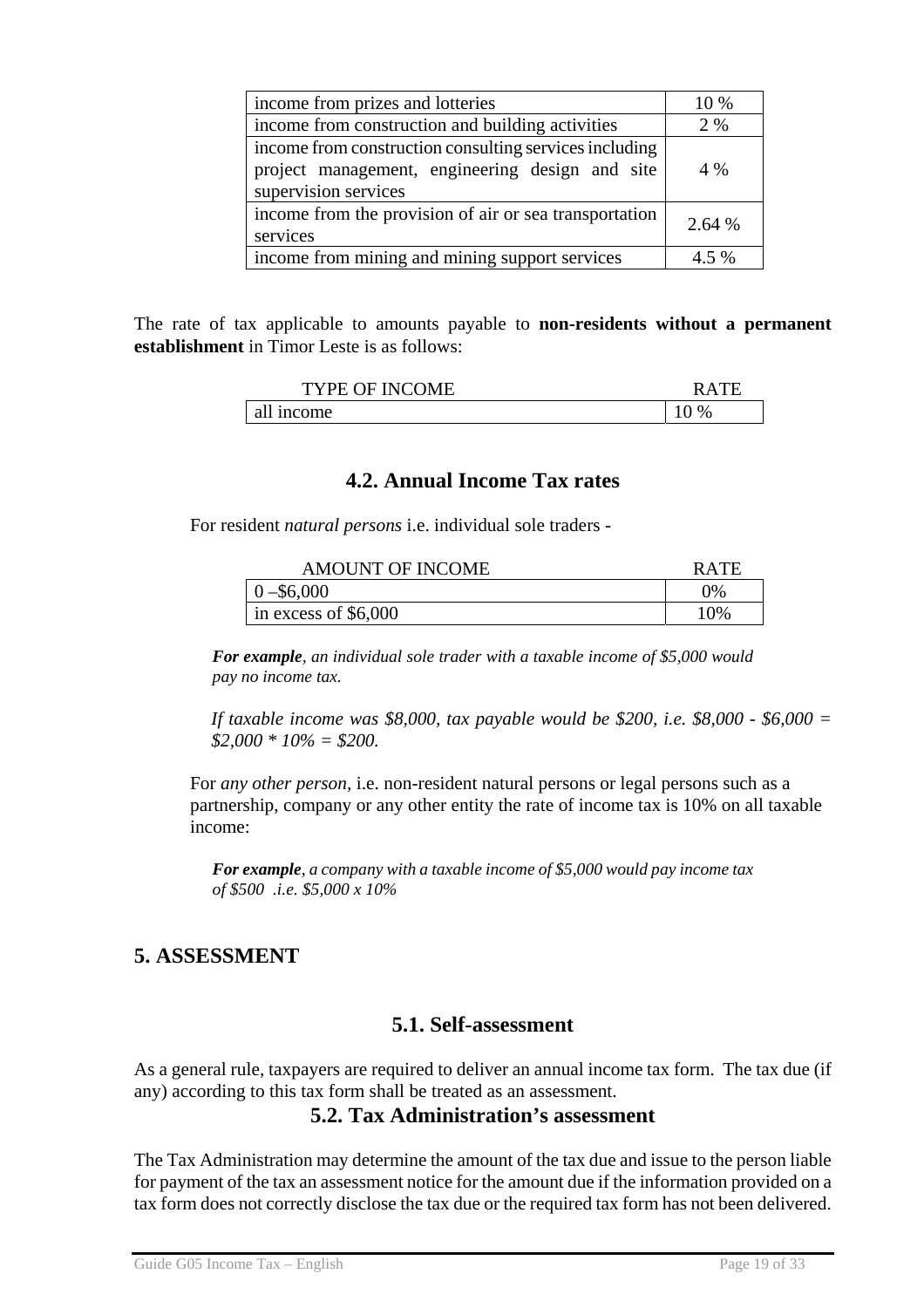Tax specified in a Tax Administration's assessment notice, in the case of a required tax form not being delivered, is treated as due and payable on the date a tax form correctly disclosing the tax due was to be delivered to the Banking and Payments Authority or its nominated agent.

The Tax Administration may also amend an assessment notice issued.

Where an income taxpayer has delivered a tax form, or has received an assessment notice, and believes that the tax form or assessment is incorrect, they can either deliver an amended tax form, or request the Tax Administration to amend the assessment.

Where the Tax Administration agrees to amend an assessment or where an overpayment of tax has arisen, the Tax Administration shall, to the extent there has been an overpayment:

- (a) apply that overpayment against any other taxes then due; and
- (b) refund the remainder to the person who paid it

and shall pay to the person interest in respect of each whole calendar month between:

- (a) the later of:
	- (i) the date of payment by the person; and
	- (ii) the date the Tax Administration first became aware that an overpayment has arisen; and
- (b) the date of the application of the overpayment to other taxes due, or its refund.

### **5.3. Time limits for assessments**

The Tax Administration can only issue assessment notices, or amend assessment notices, within five years of the date on which the tax form to which the notice relates was due.

The Tax Administration may make or amend an assessment at any time where:

- (a) a person with the intent of evading tax has failed to deliver a tax form;
- (b) a person with the intent of evading tax has delivered a tax form which the Tax Administration considers to be incorrect; or
- (c) fraud has been committed by or on behalf of a person in relation to tax due.

## **5.4. Jeopardy assessments**

Where the Tax Administration believes that the collection of tax that will become due is in jeopardy because a person is about to depart from Timor Leste, to cease business, or to transfer property, or is in jeopardy for other reasons, the Tax Administration may at any time issue an assessment notice for any tax period in the current or preceding tax year.

## **6. WITHHOLDING TAX**

For certain types of income, there is an obligation (either on the payer or the recipient) to withhold tax at the prescribed rate and pay that amount to the TLRS.

The following types of income are subject to withholding tax: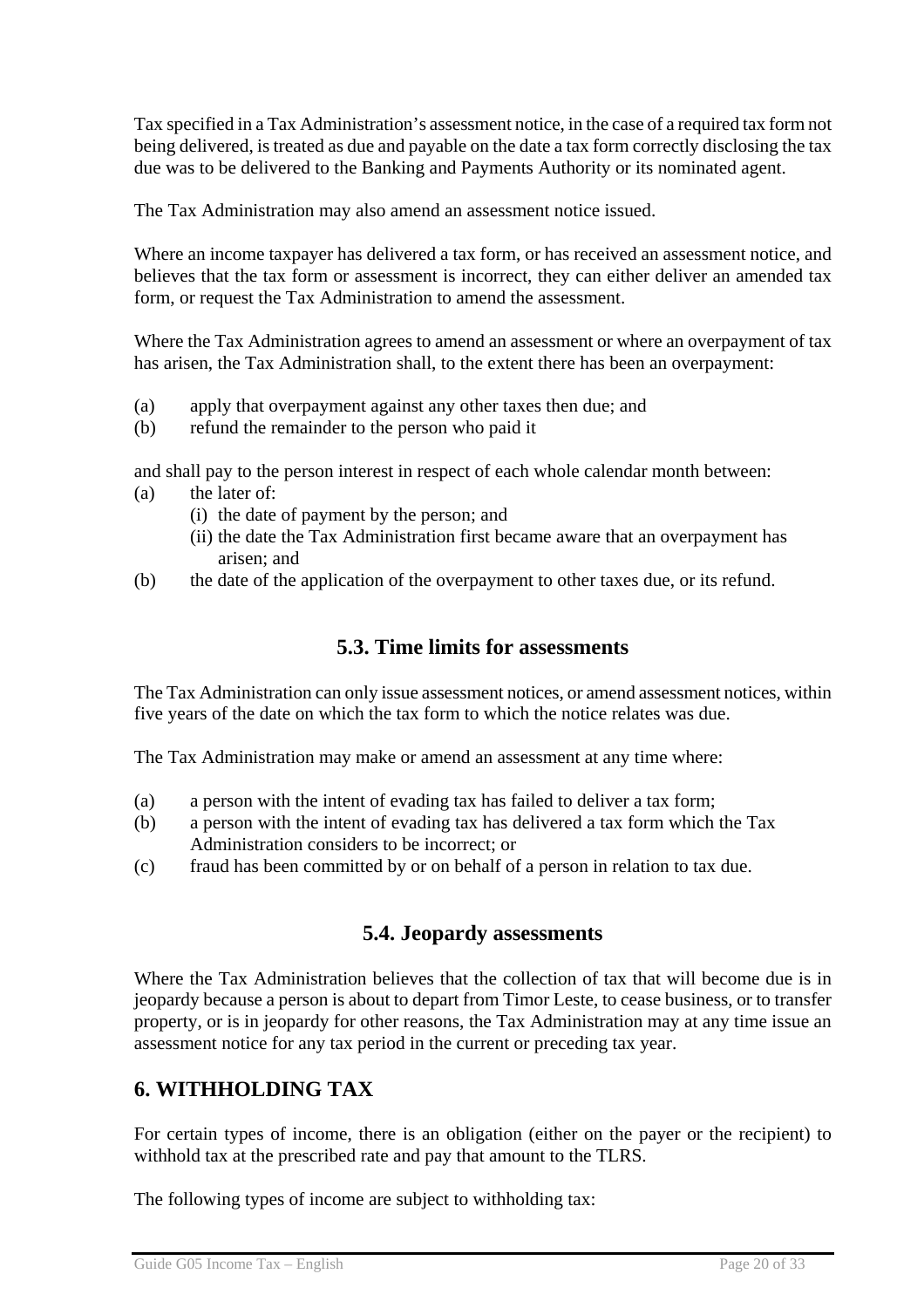| TYPE OF INCOME                                         | <b>RATE</b> |
|--------------------------------------------------------|-------------|
| royalties                                              | 10 %        |
| rent from land and buildings                           | 10 %        |
| income from prizes and lotteries                       | 10 %        |
| income from construction and building activities       | 2 %         |
| income from construction consulting services           |             |
| including project management, engineering design       | 4 %         |
| and site supervision services                          |             |
| income from the provision of air or sea transportation | 2.64 %      |
| services                                               |             |
| income from mining and mining support services         | 4.5 %       |
| Income payments to a non-resident without a            | 10%         |
| permanent establishment in Timor-Leste                 |             |

## **6.1. Withholding Obligations**

#### **6.1.1. Payments for Services**

A person (other than a natural person) making a payment to which withholding tax applies shall withhold tax from the gross payment at the rate prescribed. If the person making the payment is a natural person, the recipient of the payment shall withhold tax from the gross payment received at the prescribed rate.

#### **6.1.2. Non-resident Withholding Tax**

All persons making a payment of Timor Leste-source income to a non-resident shall withhold tax from the gross amount of the payment at the rate of 10%.

#### **6.1.3. Obligations of a Person Withholding Tax from a Payment made**

A person who has withheld a tax shall remit it to the Tax Administration by the  $15<sup>th</sup>$  (or next business day if the  $15<sup>th</sup>$  is not a business day) of the month following the month in which the tax was withheld.

At the time of payment, the payer shall issue to the recipient of the payment a withholding tax notice setting out the amount of the payment made and the amount of tax withheld from the payment.

A person who fails to withhold a tax from a payment is personally liable to pay the amount of tax that has not been withheld and becomes entitled to recover this amount from the recipient of the payment.

A person who has withheld tax from a payment and remitted the amount withheld to the Tax Administration shall be treated as having paid the withheld amount to the recipient of the payment for the purposes of any claim by that person for payment of the amount withheld.

Any tax withheld by a person is held as agent for the Tax Administration. In the event of the liquidation or bankruptcy, any amount of tax withheld does not form a part of the estate of the payer in liquidation or bankruptcy, and the Tax Administration shall have a first claim to the tax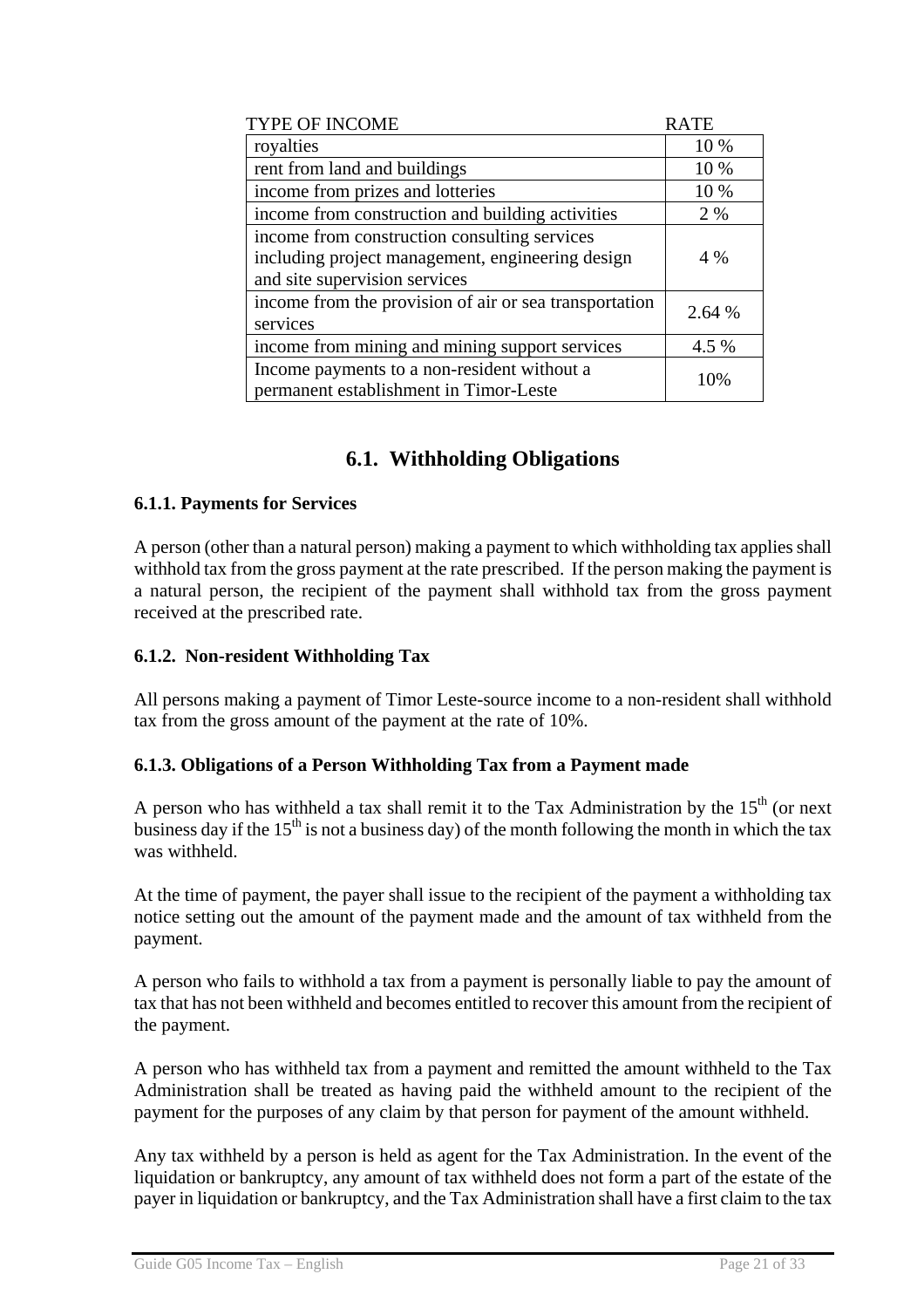withheld before any distribution of property is made.

### **6.1.4. Self-withholding**

Every recipient of a payment who is required to withhold tax from the payment in accordance with the Taxes and Duties Act 2008 shall remit the tax withheld to the Tax Administration by the 15<sup>th</sup> (or next business day if the 15<sup>th</sup> is not a business day) of the month following the month in which the payment was received.

## **6.2. Withholding Tax – final**

Withholding tax is a **final or non-final tax** in the circumstances summarized in the following table:

| <b>Type of Payment</b>                                                                                                            | Received by<br><b>Natural Person</b> | Received by<br>Non-natural<br>persons |
|-----------------------------------------------------------------------------------------------------------------------------------|--------------------------------------|---------------------------------------|
| Royalties                                                                                                                         | Final                                | Not Final                             |
| rent from land and buildings                                                                                                      | Final                                | Not Final                             |
| income from prizes and lotteries                                                                                                  | Final                                | Final                                 |
| income from construction and<br>building<br>activities                                                                            | Final*                               | Final*                                |
| income from construction consulting services<br>including project management, engineering<br>design and site supervision services | $Final*$                             | $Final*$                              |
| income from the provision of air or sea<br>transportation services                                                                | Final*                               | Final*                                |
| income from mining and mining support<br>services                                                                                 | Final*                               | Final*                                |

\*Withholding tax will not be final in the circumstances described in Section 6.4 of this guide.

Where the tax withheld is a **final tax** on the income of the recipient of the payment:

- (a) no further income tax liability is imposed upon the recipient in respect of the income to which the tax relates;
- (b) that income is not aggregated with the other income of the recipient for the purposes of ascertaining taxable income;
- (c) no deduction (including a depreciation or amortization deduction) may be claimed for any expenditure or losses incurred in earning the income; and
- (d) no refund of tax shall be made in respect of the income.

## **6.3. Withholding Tax –non-final**

Where the tax withheld is a **non-final tax** on the income of the recipient of the payment:

(a) a further income tax liability is imposed upon the recipient in respect of the income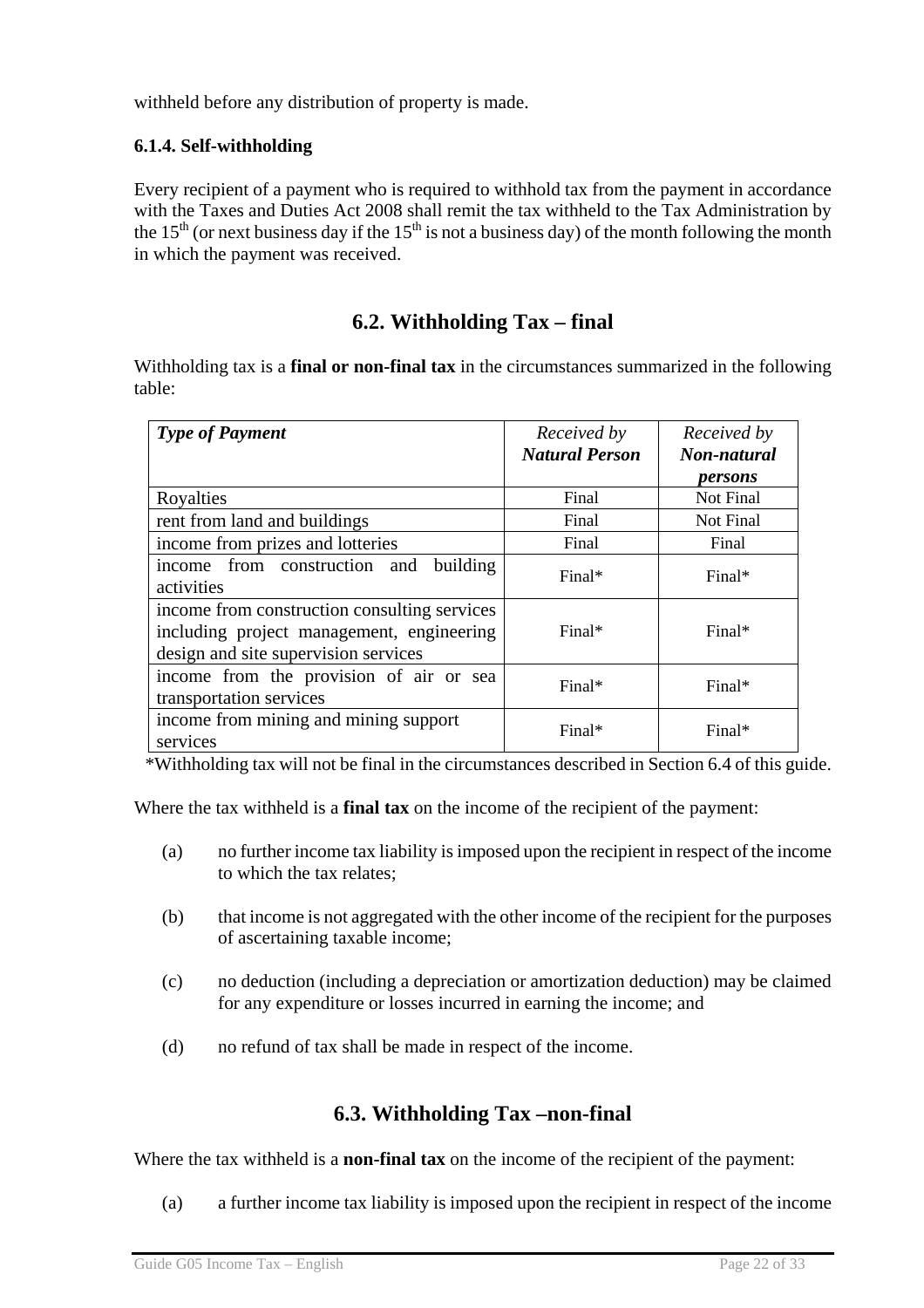to which the tax relates;

- (b) that income is aggregated with the other income of the recipient for the purposes of ascertaining taxable income;
- (c) deductions (including a depreciation or amortization deduction) may be made for any expenditure or losses incurred in earning the income; and
- (d) a credit will be allowed for amounts withheld from the payment and paid to the National Tax Directorate.

Withholding tax is a non-final tax where:

- 1. the income of the recipient is interest, royalties or rent from land and/or buildings and the recipient is a legal person; and
- 2. the income of the recipient is from the provision of the following services;
	- a. construction and building activities;
	- b. construction and building consulting services;
	- c. air or sea transportation services;
	- d. mining and mining support services; and

the recipient has made an election in writing to the Tax Administration that the withheld tax not be final.

## **6.4. Withholding Tax: non-final election**

Section 61.2 of the Taxes and Duties Act 2008 provides that recipients of income from the provision of the following services:

- (a) building and construction activities;
- (b) building and construction consulting services;
- (c) air or sea transportation services;
- (d) mining or mining support services.

**may elect**, in writing to the Tax Administration, that the withholding tax **"not be final"**. Where such an election is made the service provider will then be subject to the conventional income tax regime. They will be required to lodge an annual income tax form declaring all their income and allowable deductions and calculate income tax payable. The withholding tax withheld from income will be allowed as a tax credit.

Once made, this election is **irrevocable**. **7. PAYMENTS** 

## **7.1. Instalments of Tax (income tax instalments)**

An income taxpayer is required to pay income tax instalments periodically during the tax year. The income tax instalments are applied as a tax credit against income tax assessed after lodgement of the annual income tax form for the tax year.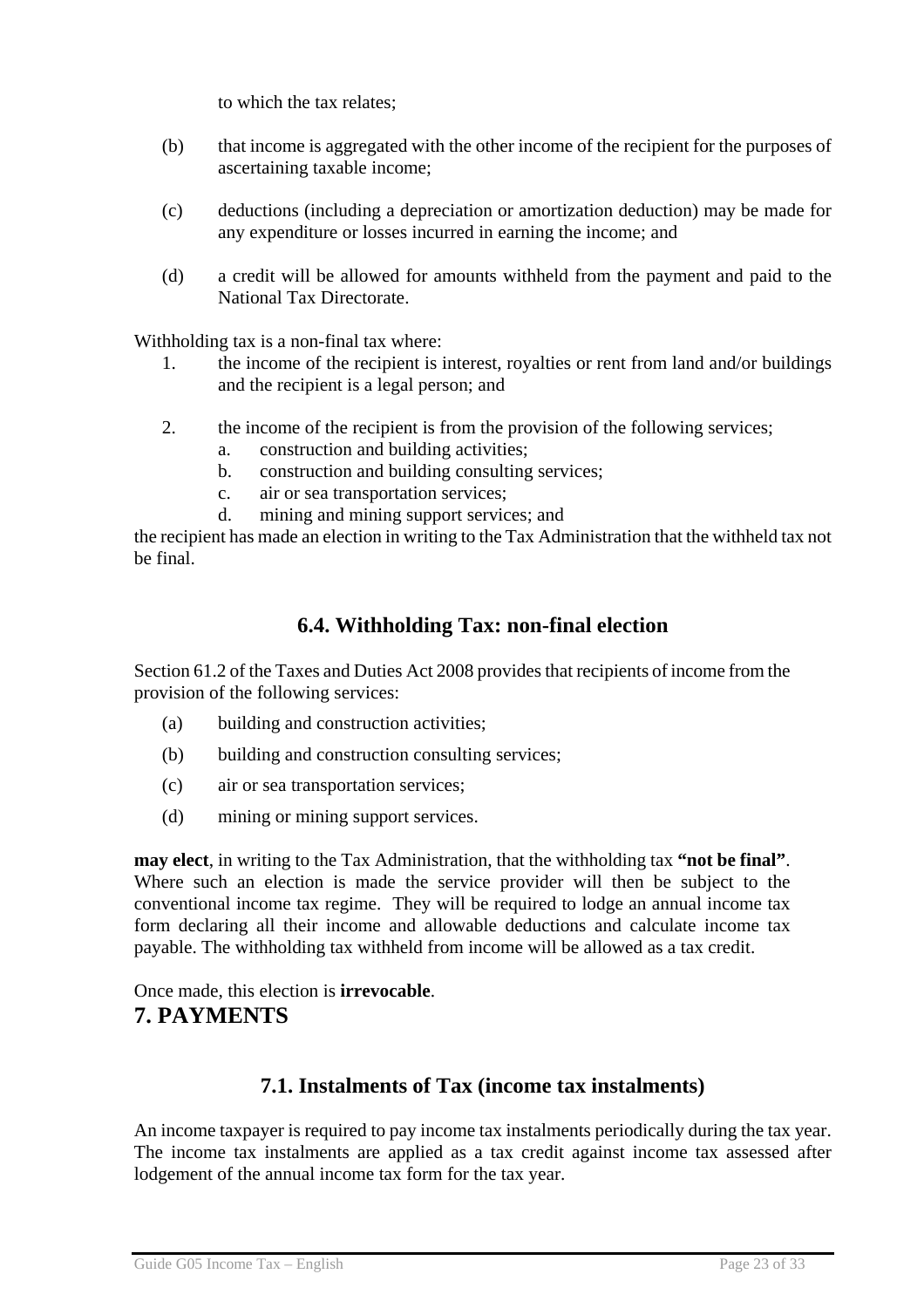### **7.1.1 Instalments of Tax for the 2008 and subsequent years**

Income tax instalments are paid either monthly or quarterly depending on the total turnover of the business enterprise in the previous tax year. If the total turnover in the previous tax year was greater than \$1,000,000 instalments must be paid monthly. Where it was \$1,000,000 or less, instalments may be paid quarterly.

#### **Monthly**

If a business enterprise pays Income Tax Instalments monthly they are due by the  $15<sup>th</sup>$  of the month following the month for which the obligation arose. That is:

- The Income Tax Instalment for January 2009 is paid on the January Consolidated Monthly Taxes Form that is due to be lodged by  $15<sup>th</sup>$  of February 2009.
- The Income Tax Instalment for February 2009 is paid on the February Consolidated Monthly Taxes Form that is due to be lodged by  $15<sup>th</sup>$  of March 2009.
- The Income Tax Instalment for December 2009 is paid on the December Consolidated Monthly Taxes Form that is due to be lodged by  $15<sup>th</sup>$  of January 2010.

#### **Quarterly**

If a business enterprise pays Income Tax Instalments quarterly they are due by the  $15<sup>th</sup>$  of the month following the quarter for which the obligation arose. That is:

- The Income Tax Instalment for January, February & March 2009 is paid on the March Consolidated Monthly Taxes Form, which is due to be lodged by the  $15<sup>th</sup>$ of April 2009.
- The Income Tax Instalment for April, May & June 2009 is paid on the June Consolidated Monthly Taxes Form, which is due to be lodged by the  $15<sup>th</sup>$  of July 2009.
- The Income Tax Instalment for July, August & September 2009 is paid on the September Consolidated Monthly Taxes Form, which is due to be lodged by the  $15<sup>th</sup>$  of October 2009.
- The Income Tax Instalment for October, November & December 2009 is paid on the December Consolidated Monthly Taxes Form, which is due to be lodged by the  $15<sup>th</sup>$  of January 2010.

The amount of each instalment is 0.5% of the taxpayer's total turnover for the period. "Turnover" has its ordinary meaning, namely the taxpayer's total revenue from business activities without deduction for any expenses (including the cost of inventory sold). Where a taxpayer has disposed of a non-inventory asset in the tax year, total revenue includes any net gain from disposal of the asset. Total turnover does not include any amount derived by the taxpayer that has been correctly subject to withholding tax.

#### *Example:*

*An income taxpayer conducts a business as a new car retailer and pays instalments monthly. For the month of January 2009 total income from this activity is \$100,000. During the month, the taxpayer sold some office equipment for a net gain of \$2,000. Total turnover for the month is therefore \$102,000. The instalment payable for January is \$510 being 0.5% of the turnover for the month.*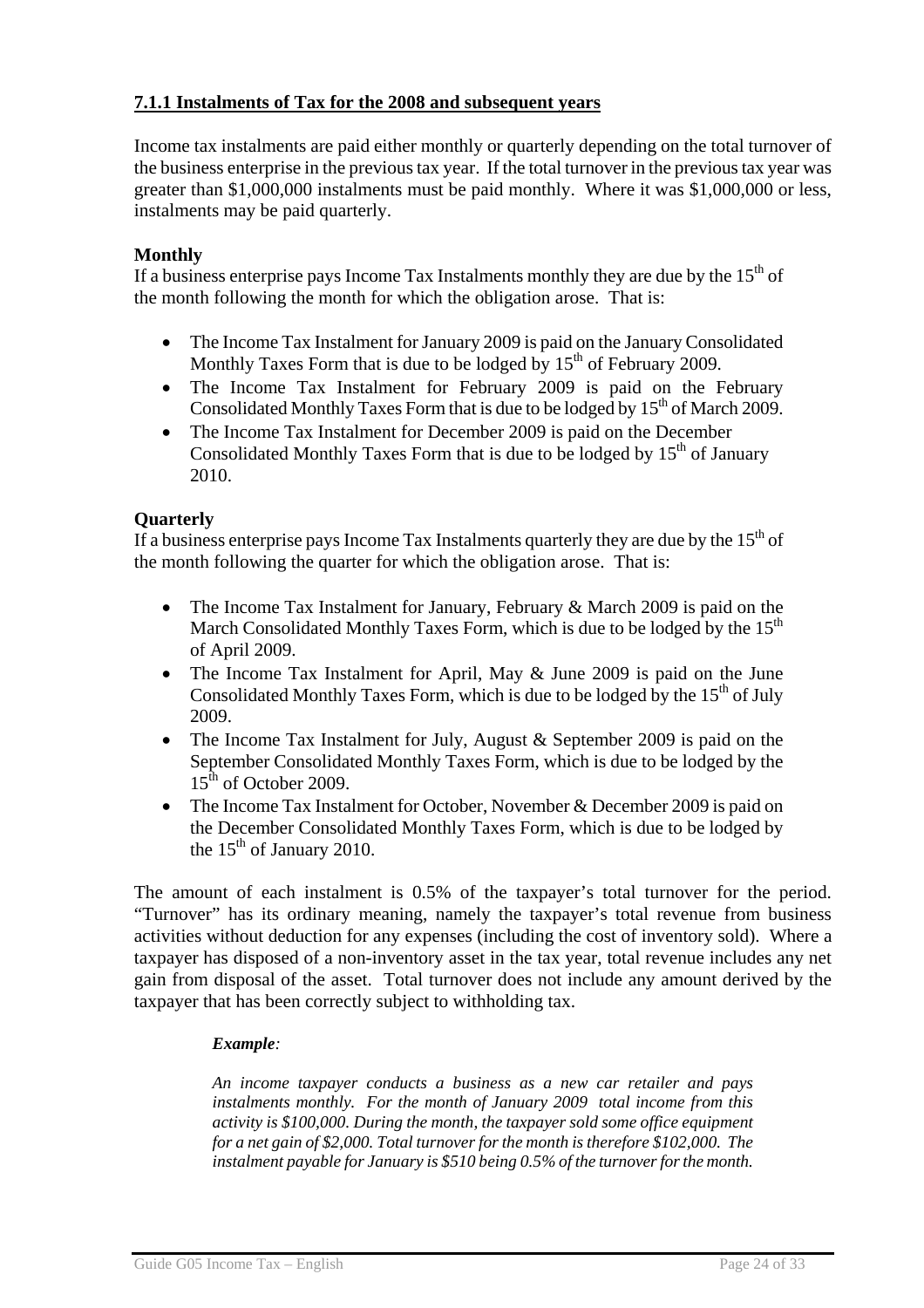## **7.2. Final payment**

### **7.2.1. Due Date**

Generally, lodgement of the annual income tax form and payment of any income tax payable is due on or before **31st March** of the year following the tax year.

Those income taxpayers whose total income has been subject to final withholding tax are also required to lodge an annual income tax form. They are required to lodge a "nil" income tax form. Refer section 9 below.

For companies with a substituted tax year, income tax is due on the last day of the third month after the end of the substituted tax year.

A late lodgement penalty may be imposed for failure to lodge tax forms by the due date.

#### **7.2.2. Allowable credits**

For a resident income taxpayer and a permanent establishment of a non-resident, the tax due for the year concerned shall be reduced by any tax credits in the form of:

- a) amounts withheld from payments subject to withholding tax where the withholding tax is not a final tax;
- b) instalments paid by the taxpayer;
- c) tax paid or due on income from abroad that may be credited as foreign tax credits.

#### **7.2.3. Underpayment or Overpayment**

If the tax due for a tax year is greater than the tax credit, the underpaid tax must be paid, along with the lodgement of an annual income tax form, on or before the  $31<sup>st</sup>$  day of the third month after the end of the tax year (or the last day of the third month after the end of the substituted tax year).

Late payment penalties may be imposed for failure to pay all outstanding tax by the due date.

If the tax due for a tax year is less than the amount of tax credit, the overpayment will, after verification, be applied against any other taxes then due (if any) or refunded.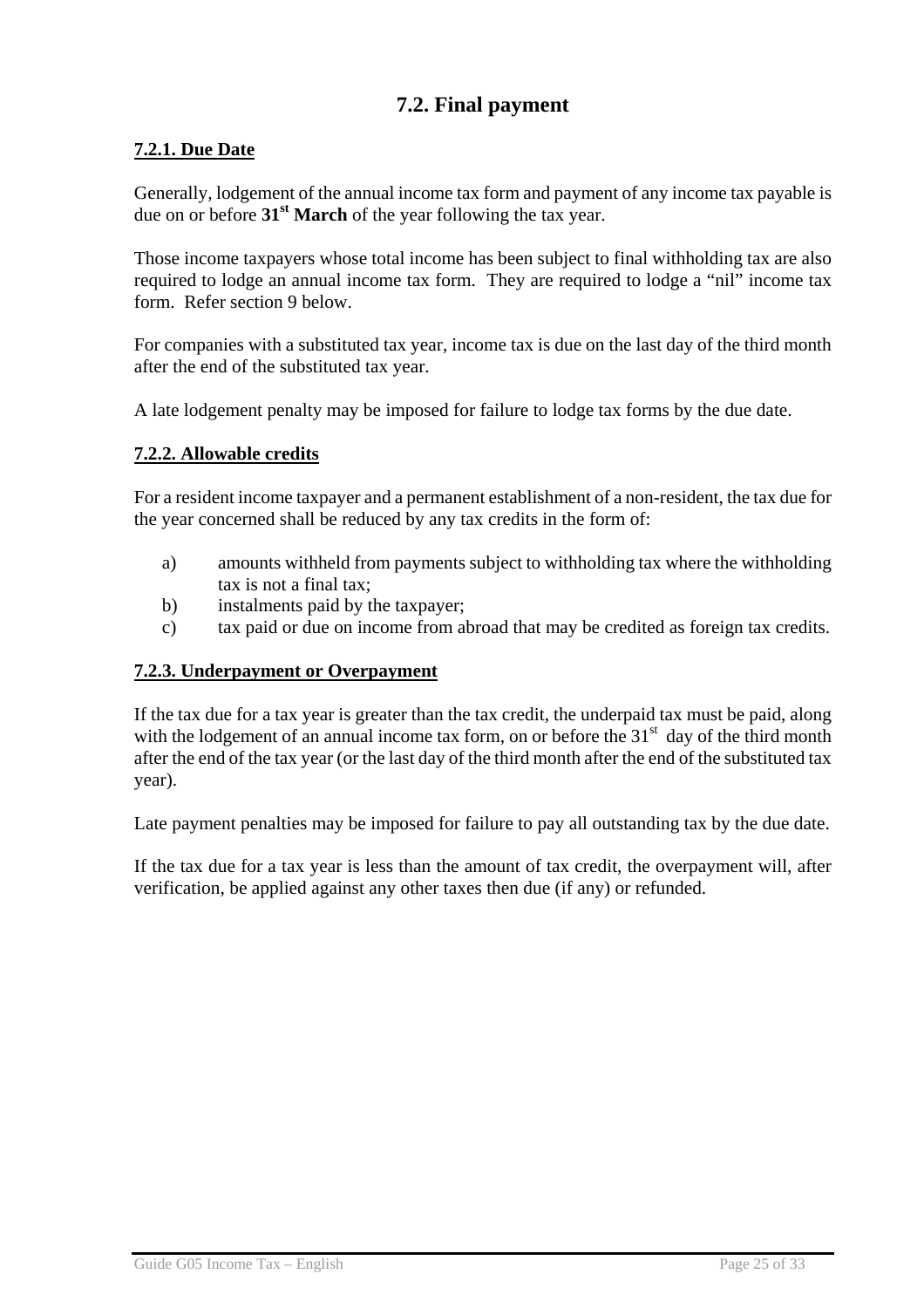## 8. **ANNUAL INCOME TAX FORM**

Tax forms for the year ended 31 December 2008, together with any payments must be lodged on or before **31st March 2009**.

If a taxpayer **is required** to make a tax payment, three copies of the form should be completed. The completed income tax forms and payment are to be presented to a branch of the Banco Nacional Ultramarino (BNU). The BNU will receive your payment, stamp the forms and return one copy to you for your records.

If a tax payment **is not required**, two copies of the form should be completed. The completed income tax forms are to be delivered to a TLRS District Office. The TLRS officer will stamp the forms and return one copy to you for your records. The TLRS Dili District Office is located in Building 5, Palácio Do Governo, Dili. The office is open between the hours of 9am and 5 pm Monday to Friday (holidays excepted).

For taxpayers based outside of Dili, the income tax forms can be delivered to the:

- TLRS Baucau District Office located in Vilanova Street, Kota Baru, Baucau.
- TLRS Maliana District Office located in Holsa Street, Maliana.

An income taxpayer may apply in writing to the Tax Administration for an extension of time to deliver an income tax form. An application must be accompanied by a statement estimating the amount of income tax due for the tax year and proof of settlement of the tax due. The Tax Administration may, by notice in writing, grant the taxpayer's application for an extension of time for delivering an income tax form. The granting of an extension of time to lodge an income tax form does not alter the due date for payment of tax.

## **9. TAXPAYER OBLIGATIONS**

Enterprises, permanent establishments and other persons liable to pay or withhold taxes are required to obtain a Tax Identification Number in Timor Leste.

The Tax Administration may require the inclusion of the tax identification number in any form, notice, or other document used for tax purposes. The Tax Administration may also designate other documents or registrations including but not limited to a licence, permit, passport or registration certificate as documents or registrations to be presented for identification purposes prior to the issue of a tax identification number.

Anyone liable to pay or withhold tax shall create and maintain records of account suitable to determine their liability to pay or withhold tax, in Tetum, Portuguese, English or Indonesian, for a period of at least five years after the end of the tax year to which they relate.

Where records needed by income taxpayers are unavailable, mainly because of damage and/or destruction, the Tax Administration may determine on a reasonable basis any amounts that would have been calculated by reference to any other available information.

# **10. POWERS OF INVESTIGATION**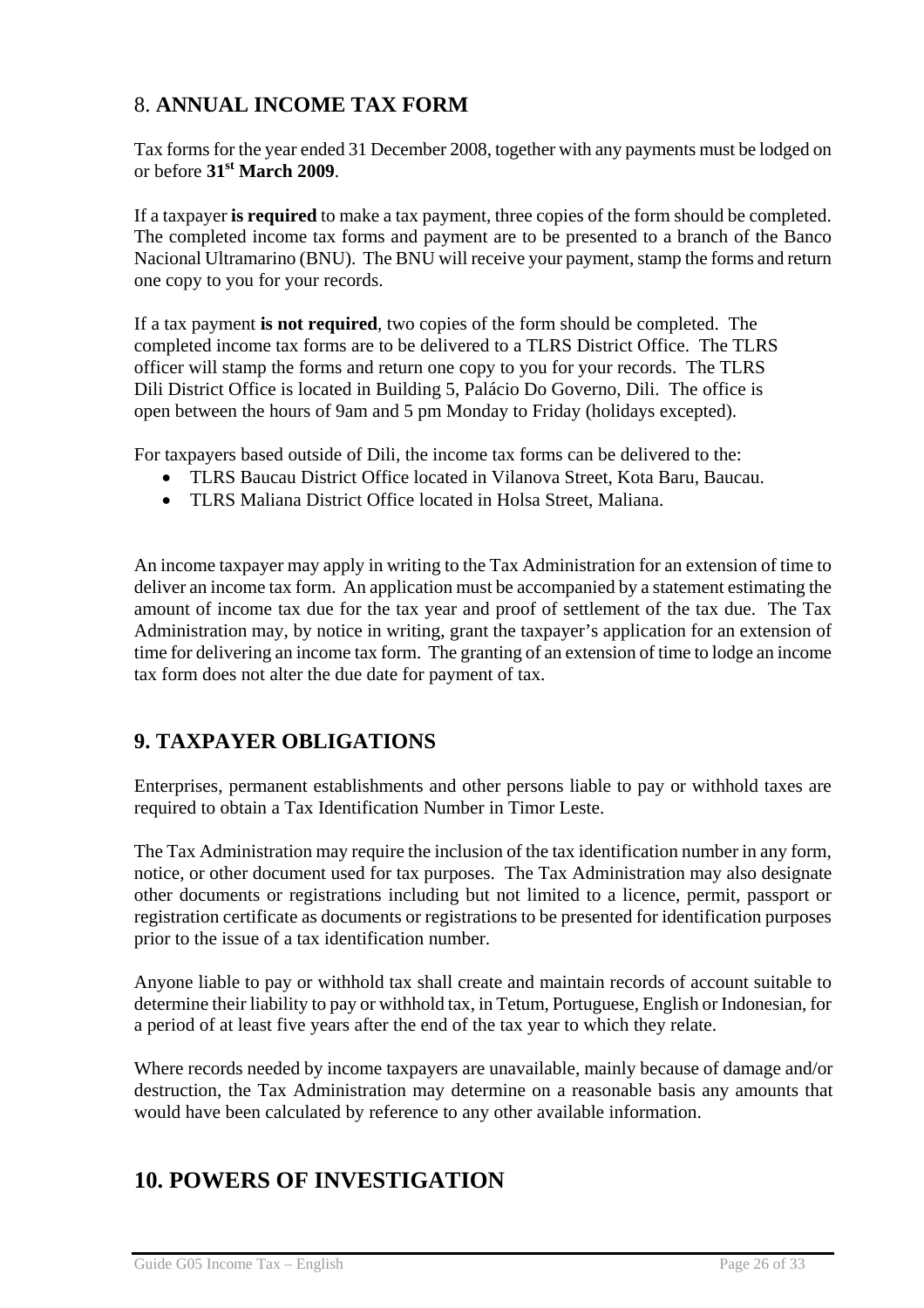Any officer authorized by the Tax Administration in writing for this purpose:

- (a) shall have at all times and without any prior notice full and free access to any premises, place, book, record, or computer where there are reasonable grounds for concluding that access may provide the Tax Administration with materials relevant to an understatement of tax due;
- (b) may make an extract or copy from any book, record, or computer-stored information to which access is obtained under paragraph (a);
- (c) may seize any book or record that, in the opinion of the Tax Administration or authorized officer, affords evidence which may be material in determining the liability of a person to tax, additional tax, or to a penalty under the present tax laws;
- (d) may retain any such book or record for as long as it may be required for determining a person's liability or for any proceeding under the present Regulation; and
- (e) may, where a hard copy or computer disk of information stored on a computer is not provided, seize and retain the computer for as long as is necessary to copy the information required.

These powers may be exercised only during ordinary business hours, unless the Tax Administration determines that the collection of tax is in jeopardy and that their exercise outside ordinary business hours is necessary to protect the collection of the tax.

The owner, manager, or any other person on the premises or place proposed to be entered may deny access to an officer to exercise this power if upon request the officer does not produce an authorization in writing from the Tax Administration showing that the officer is authorized to exercise such power.

The owner, manager, or any other person on the premises or place entered or proposed to be entered shall provide all reasonable facilities and assistance for the effective exercise of this power.

A taxpayer whose books, records, or computer have been removed and retained may examine them and make copies or extracts from them during regular office hours under such supervision as the Tax Administration may determine.

To collect information about the liability of a specific taxpayer the Tax Administration may, by notice in writing, require anyone, even if not liable to pay the tax to:

- (a) provide to the Tax Administration such information as may be required by the notice; or
- (b) attend at the time and place designated in the notice for the purpose of being examined on oath before the Tax Administration or any officer authorized by the Tax Administration for this purpose, concerning the tax liability of that person or any other person, and for that purpose require such person to produce any book, record, or computer-stored information in the control of that person.

## **11. RIGHTS AND GUARANTEES**

A taxpayer who disputes a tax or additional tax liability set out in an assessment or amended assessment or who considers that a decision or assessment by the Tax Administration is incorrect, may appeal to the TLRS Appeals Office within 60 days from the date of receiving, from the Tax Administration*,* a notice of the assessment, amended assessment or a decision which they wish to appeal.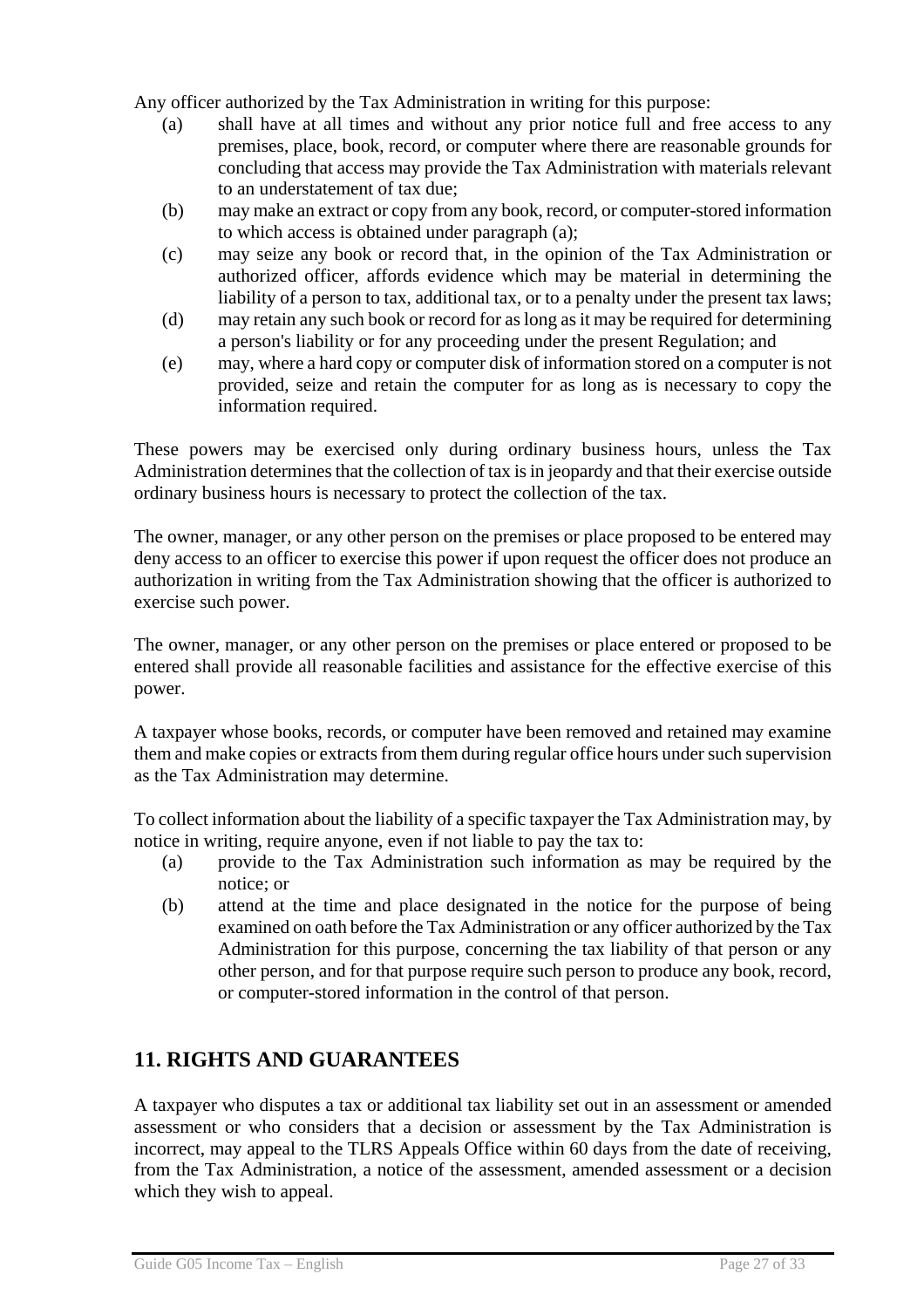Decisions of the Appeals Office shall be delivered in writing to the person making an appeal.

Whether or not a person has lodged an appeal to the Appeals Office, tax due shall remain due and payable, and may be recovered notwithstanding that appeal.

Where a person becomes entitled to a refund of tax following an appeal to the Appeals Office, the Tax Administration shall refund the tax and interest calculated from the day of payment by the person to the day of refund.

Where a person is dissatisfied with a decision of the Appeals Office they may appeal that decision to the Board of Tax and Customs Appeals within 60 days of receiving notification of the decision.

Where a person has not received a decision from the Appeals Office within 42 days of the day on which the appeal was lodged with the Appeals Office they may then appeal the Tax Administration decision directly to the Board of Tax and Customs Appeals.

#### **Where can I get more information?**

More information may be obtained from the TLRS Dili District Office that is located in Building 5, Palácio Do Governo, Dili. Enquiries may also be made by telephoning + (670) 331 0059.

If you are outside Dili you may also obtain more information from the:

- TLRS Baucau District Office located in Vilanova Street, Kota baru, Baucau.
- TLRS Maliana District Office located in Holsa Street, Maliana.

In addition, full copies of rulings, guides and other information may be down loaded from the Ministry of Finance website at: *- www.mof.gov.tl/en/TLRS/DomesticTax/*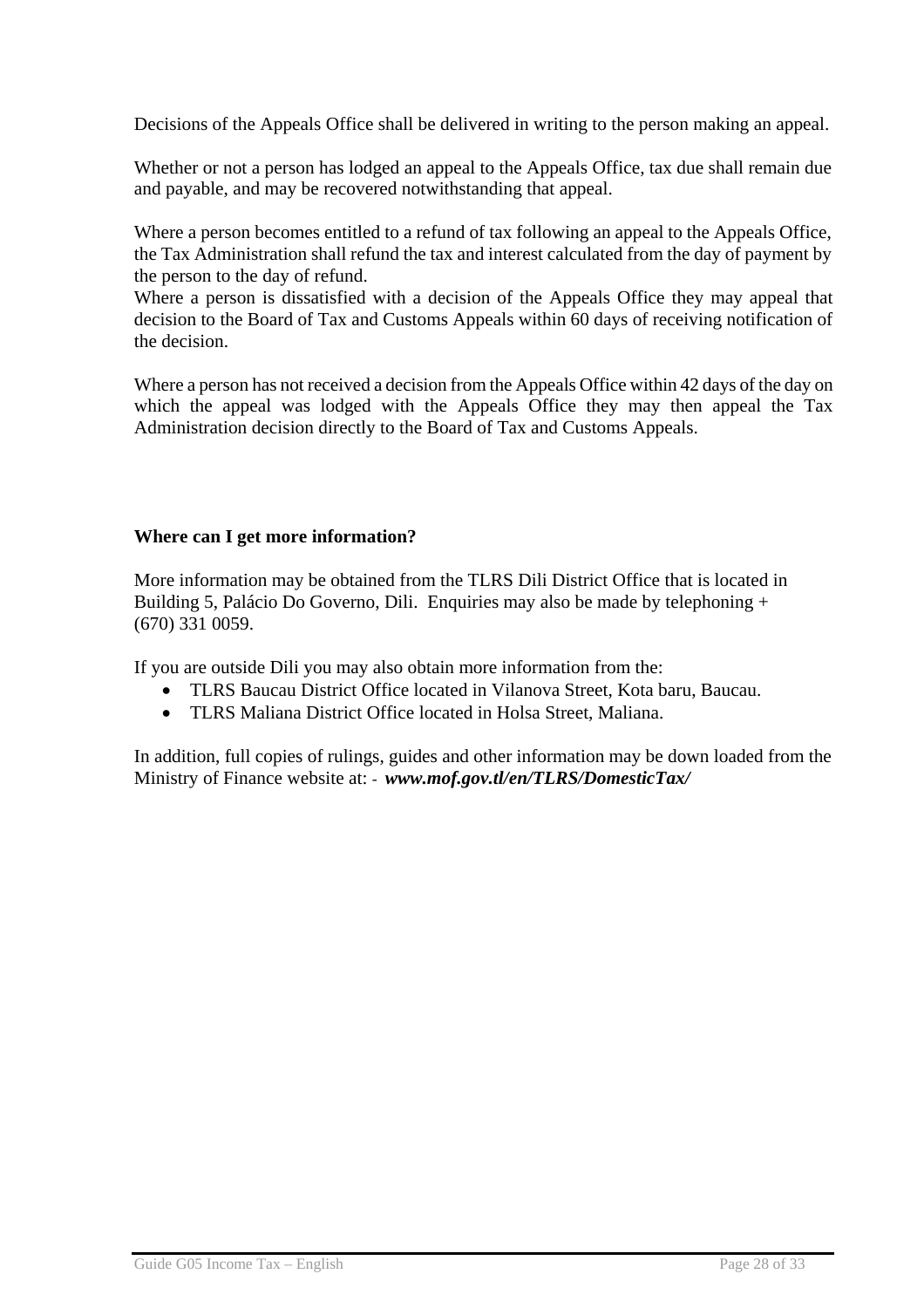# **Tax Reform – A Summary of Legislative Changes: Income Tax (Taxes and Duties Act 2008)**

**The Taxes and Duties Act 2008 was passed by Parliament in June 2008. The changes in respect of income tax take effect from 1 January 2008. The changes in respect of withholding tax take effect from 1 July 2008.** 

| <b>Item</b>                                                                             | <b>Old Law</b>                                                                                                                                                                                                                                                                                                                                                                                                                                                                                                                   | <b>New Law</b>                                                                                                                                                                                                                                                                                                                                                                                                               |  |
|-----------------------------------------------------------------------------------------|----------------------------------------------------------------------------------------------------------------------------------------------------------------------------------------------------------------------------------------------------------------------------------------------------------------------------------------------------------------------------------------------------------------------------------------------------------------------------------------------------------------------------------|------------------------------------------------------------------------------------------------------------------------------------------------------------------------------------------------------------------------------------------------------------------------------------------------------------------------------------------------------------------------------------------------------------------------------|--|
| <b>Income Tax</b><br>(Change effective<br>from 1 <sup>st</sup> January<br>2008)         | The previous rates of <b>income tax</b> for all business<br>enterprises in Timor Leste were as follows:<br>(a) For resident <b>natural persons</b> or a permanent<br>establishment of a non-resident natural person; i.e.<br>an individual enterprise:<br><b>Amount of Taxable Income</b><br>$$0 - $3,368$<br>10%<br>\$3,369 to \$6,737<br>15%<br>\$6,738 and over<br>30%<br>(b) For resident <b>legal persons</b> or a permanent<br>establishment of a non-resident legal person; i.e. a<br>non-individual business enterprise: | The new rates of <b>income tax</b> for all business enterprises<br>in Timor Leste are as follows:<br>(a) For resident <b>natural persons</b> ; i.e. an individual:<br><b>Amount of Taxable Income</b><br>$$0 - $6,000$<br>$0\%$<br>\$6,001 and over<br>10%<br>(b) For non-resident <b>natural persons</b> ;<br><b>Amount of Taxable Income</b><br>All taxable income<br>10%<br>(c) For resident legal persons or a permanent |  |
|                                                                                         | <b>Amount of Taxable Income</b><br>All taxable income<br>30%                                                                                                                                                                                                                                                                                                                                                                                                                                                                     | establishment of a non-resident legal person; i.e. a<br>non-individual business enterprise:<br><b>Amount of Taxable Income</b><br>All taxable income<br>10%                                                                                                                                                                                                                                                                  |  |
| <b>Minimum</b><br><b>Income Tax</b><br>(Change effective<br>from $1st$ January<br>2008) | Taxpayers had to pay a minimum amount of income tax<br>being 1% of total turnover where the conventional<br>income tax assessed was less than the minimum income<br>tax amount.                                                                                                                                                                                                                                                                                                                                                  | The minimum income tax has been repealed and is no<br>longer a requirement.                                                                                                                                                                                                                                                                                                                                                  |  |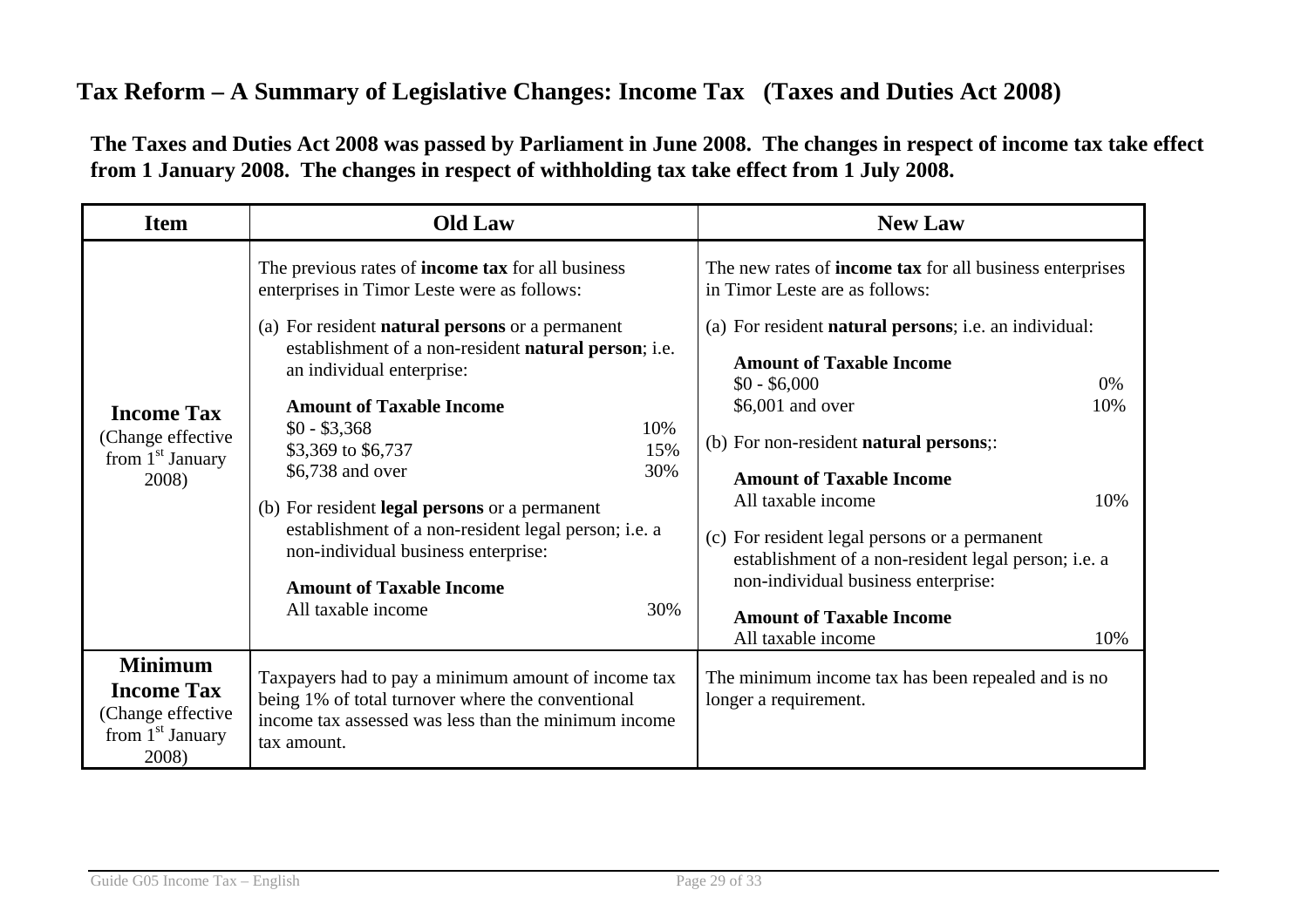| <b>Item</b>                                                                           | <b>Old Law</b>                                                                                                                                                                                                                                                                                                                                                     | <b>New Law</b>                                                                                                                                                                                          |  |
|---------------------------------------------------------------------------------------|--------------------------------------------------------------------------------------------------------------------------------------------------------------------------------------------------------------------------------------------------------------------------------------------------------------------------------------------------------------------|---------------------------------------------------------------------------------------------------------------------------------------------------------------------------------------------------------|--|
| <b>Interest</b><br><b>Expense</b><br>(Change effective<br>from $1st$ January<br>2008) | Taxpayer's were allowed a deduction for interest<br>expense but limited to the following extent:<br>The total amount of <i>interest</i> expense allowed to a<br>taxpayer as a deduction for a tax year shall not exceed an<br>amount equal to the sum of the taxpayer's interest                                                                                   | Interest expense is no longer an allowable deduction<br>unless the expense is incurred by a financial institution.                                                                                      |  |
|                                                                                       | income for the year and fifty percent (50%) of the<br>taxpayer's net non- <i>interest</i> income for the year. A<br>taxpayer's net non-interest expense is the taxpayer's<br>gross income for the year (other than <i>interest</i> income)<br>less the total amount of deductions allowed to the<br>taxpayer for the year, other than for <i>interest</i> expense. |                                                                                                                                                                                                         |  |
|                                                                                       | This provision does not apply to financial institutions                                                                                                                                                                                                                                                                                                            |                                                                                                                                                                                                         |  |
| <b>Dividends</b><br>(Change effective<br>from $1st$ July 2008)                        | Dividends were subject to 15% withholding tax at the<br>time the dividend payment was made. Also, for legal<br>enterprises (i.e. companies, partnerships, etc.) dividends<br>were also subject to the conventional income tax regime<br>and the withholding tax withheld was an allowable<br>income tax credit offset.                                             | Dividends are no longer subject to withholding tax.<br>Also, dividends are now exempt income.                                                                                                           |  |
| <b>Instalment Tax</b><br>(Income Tax                                                  | Taxpayers were required to pay income tax instalments<br>either monthly or quarterly. Income tax instalments were<br>calculated as 1% of total turnover for the month or<br>quarter.<br><b>Monthly:</b>                                                                                                                                                            | Taxpayers are required to pay income tax instalments<br>either monthly or quarterly. Income tax instalments are<br>calculated as 0.5% of total turnover for the month or<br>quarter.<br><b>Monthly:</b> |  |
| Instalments)<br>(Change effective                                                     | <b>Total Turnover</b><br>1%                                                                                                                                                                                                                                                                                                                                        | <b>Total Turnover</b><br>0.5%                                                                                                                                                                           |  |
| from $1st$ July 2008)                                                                 | <b>Quarterly:</b><br><b>Total Turnover</b><br>1%                                                                                                                                                                                                                                                                                                                   | <b>Quarterly:</b><br><b>Total Turnover</b><br>0.5%                                                                                                                                                      |  |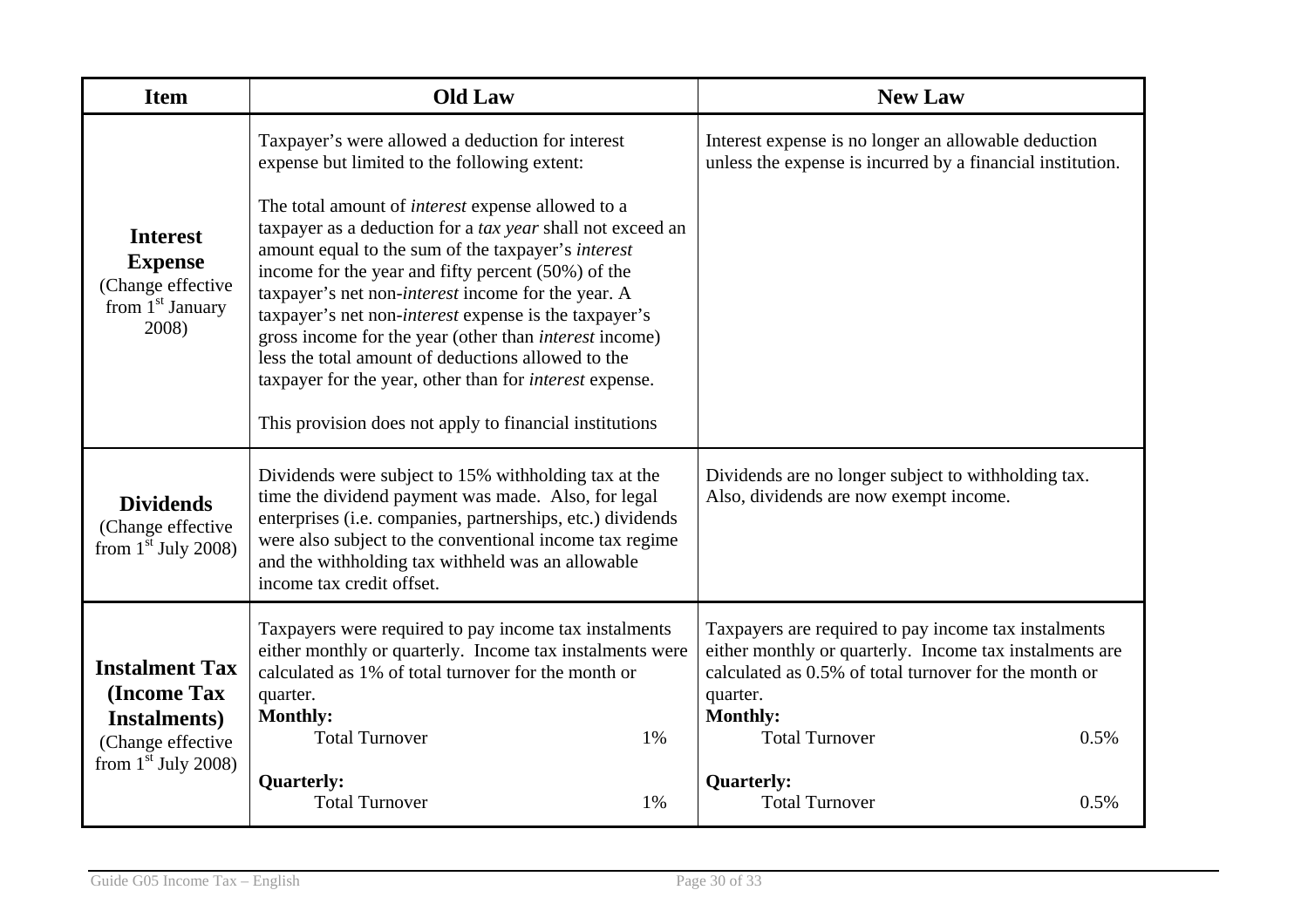| <b>Items</b>                             | <b>Old Law</b>                                                                                                                                                    | <b>New Law</b>                                                                                                                                                                                                                                                                                                                                            |
|------------------------------------------|-------------------------------------------------------------------------------------------------------------------------------------------------------------------|-----------------------------------------------------------------------------------------------------------------------------------------------------------------------------------------------------------------------------------------------------------------------------------------------------------------------------------------------------------|
|                                          | A taxpayer was allowed a deduction for the depreciation<br>(amortisation) of depreciable business assets (including<br>intangible assets) and business buildings. | A taxpayer is allowed a deduction for the depreciation<br>(amortisation) of depreciable business assets (including<br>intangible assets) and business buildings.                                                                                                                                                                                          |
|                                          | Business building - Straight line depreciation:<br>- 20 years useful life at 5%;<br>- 10 years useful life at 10%                                                 | Business building - Straight line depreciation:<br>- 20 years useful life at 100%;<br>-10 years useful life at 100%                                                                                                                                                                                                                                       |
|                                          | Depreciable assets - Individual straight line depreciation:                                                                                                       | Depreciable assets - Individual straight line depreciation:                                                                                                                                                                                                                                                                                               |
|                                          | - 1-4 years useful life at 25%;                                                                                                                                   | - 1-4 years useful life at 100%;                                                                                                                                                                                                                                                                                                                          |
|                                          | - 5-8 years useful life at 12.5%;                                                                                                                                 | - 5-8 years useful life at 100%;                                                                                                                                                                                                                                                                                                                          |
|                                          | - 9+ years useful life at 6.25%                                                                                                                                   | - 9+ years useful life at 100%                                                                                                                                                                                                                                                                                                                            |
|                                          | Pooling depreciation:                                                                                                                                             | Pooling depreciation:                                                                                                                                                                                                                                                                                                                                     |
| <b>Depreciation</b><br>(Change effective | - 1-4 years useful life at 50%;                                                                                                                                   | - 1-4 years useful life at 100%;                                                                                                                                                                                                                                                                                                                          |
| from 1 <sup>st</sup> January<br>2008)    | - 5-8 years useful life at 25%;                                                                                                                                   | - 5-8 years useful life at 100%;                                                                                                                                                                                                                                                                                                                          |
|                                          | - 9+ years useful life at 12.5%                                                                                                                                   | - 9+ years useful life at 100%                                                                                                                                                                                                                                                                                                                            |
|                                          | Amortisation (straight line) of intangibles:                                                                                                                      | Amortisation (straight line) of intangibles:                                                                                                                                                                                                                                                                                                              |
|                                          | - 1-4 years useful life at 25%;                                                                                                                                   | - 1-4 years useful life at 100%;                                                                                                                                                                                                                                                                                                                          |
|                                          | - 5-8 years useful life at 12.5%;                                                                                                                                 | - 5-8 years useful life at 100%;                                                                                                                                                                                                                                                                                                                          |
|                                          | - 9+ years useful life at 6.25%                                                                                                                                   | - 9+ years useful life at 100%                                                                                                                                                                                                                                                                                                                            |
|                                          |                                                                                                                                                                   | In effect, business taxpayers are entitled to a full and<br>immediate depreciation (or amortisation) deduction for<br>the full cost of acquisition of<br>depreciable business assets (including intangibles) and<br>business buildings but only to the extent that the asset or<br>building is used in the carrying on of taxable business<br>activities. |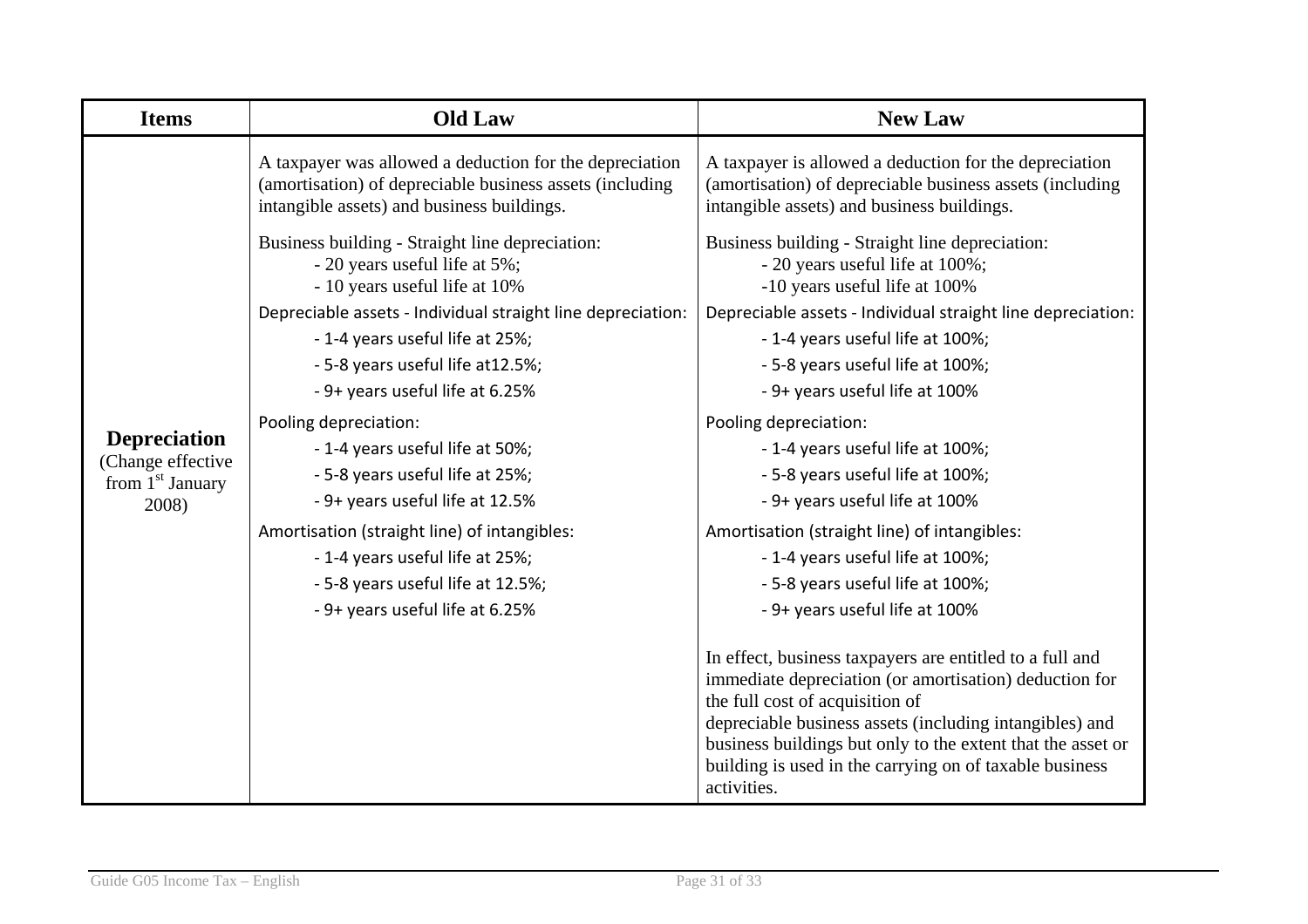| <b>Item</b>                                                                           | <b>Old Law</b>                                                                                                                                                         |                                 | <b>New Law</b>                                                                                                                                                                                                                        |                   |
|---------------------------------------------------------------------------------------|------------------------------------------------------------------------------------------------------------------------------------------------------------------------|---------------------------------|---------------------------------------------------------------------------------------------------------------------------------------------------------------------------------------------------------------------------------------|-------------------|
| <b>Losses</b><br>(Change effective<br>from 1 <sup>st</sup> January<br>2008)           | A loss incurred in a tax year was an allowable deduction<br>and could be carried forward for a maximum of 5 years.                                                     |                                 | A loss incurred in a tax year is an allowable deduction<br>and may be carried forward indefinitely. However,<br>losses incurred in tax years prior to the operation of the<br>new tax law are still limited to 5 years carry forward. |                   |
| <b>Trading</b><br>stock/Inventory<br>(Change effective<br>from $1st$ January<br>2008) | Taxpayers were required to maintain a trading<br>stock/inventory valuation for opening and closing stock.<br>Closing stock was not an allowable deduction.             |                                 | Under the new law a full and immediate deduction is<br>allowed for all business inputs. A deduction is allowed for<br>the cost of inventory incurred during the tax year even if<br>the inventory is on hand at the end of the year.  |                   |
|                                                                                       | Payments subject to Withholding tax and the<br>withholding tax rates were as follows:                                                                                  |                                 | Payments subject to Withholding tax and the<br>withholding tax rates are as follows:                                                                                                                                                  |                   |
| <b>Withholding</b><br><b>Tax</b>                                                      | <b>Certain Payments:</b><br>Dividends<br>$\bullet$<br>Interest<br>Prizes and lottery winnings<br>٠<br>Royalties<br>$\bullet$<br>Rent or lease of land and/or buildings | 15%<br>15%<br>15%<br>15%<br>10% | <b>Certain Payments:</b><br>Prizes and lottery winnings<br>$\bullet$<br>Royalties<br>$\bullet$<br>Rent or lease of land and/or buildings<br>$\bullet$                                                                                 | 10%<br>10%<br>10% |
| (Change effective<br>from $1st$ July 2008)                                            | <b>Non-residents:</b><br>Payments to a non-resident without a<br>$\bullet$<br>permanent establishment in Timor Leste                                                   | 20%                             | <b>Non-residents:</b><br>Payments to a non-resident without a<br>$\bullet$<br>permanent establishment in Timor Leste                                                                                                                  | 10%               |
|                                                                                       | <b>Payments for certain services:</b><br>Income from building and construction<br>$\bullet$<br>activities<br>Income from construction consulting<br>services           | 2%<br>4%                        | <b>Payments for certain services:</b><br>• Income from building and construction<br>activities<br>Income from construction consulting<br>services                                                                                     | 2%<br>4%          |